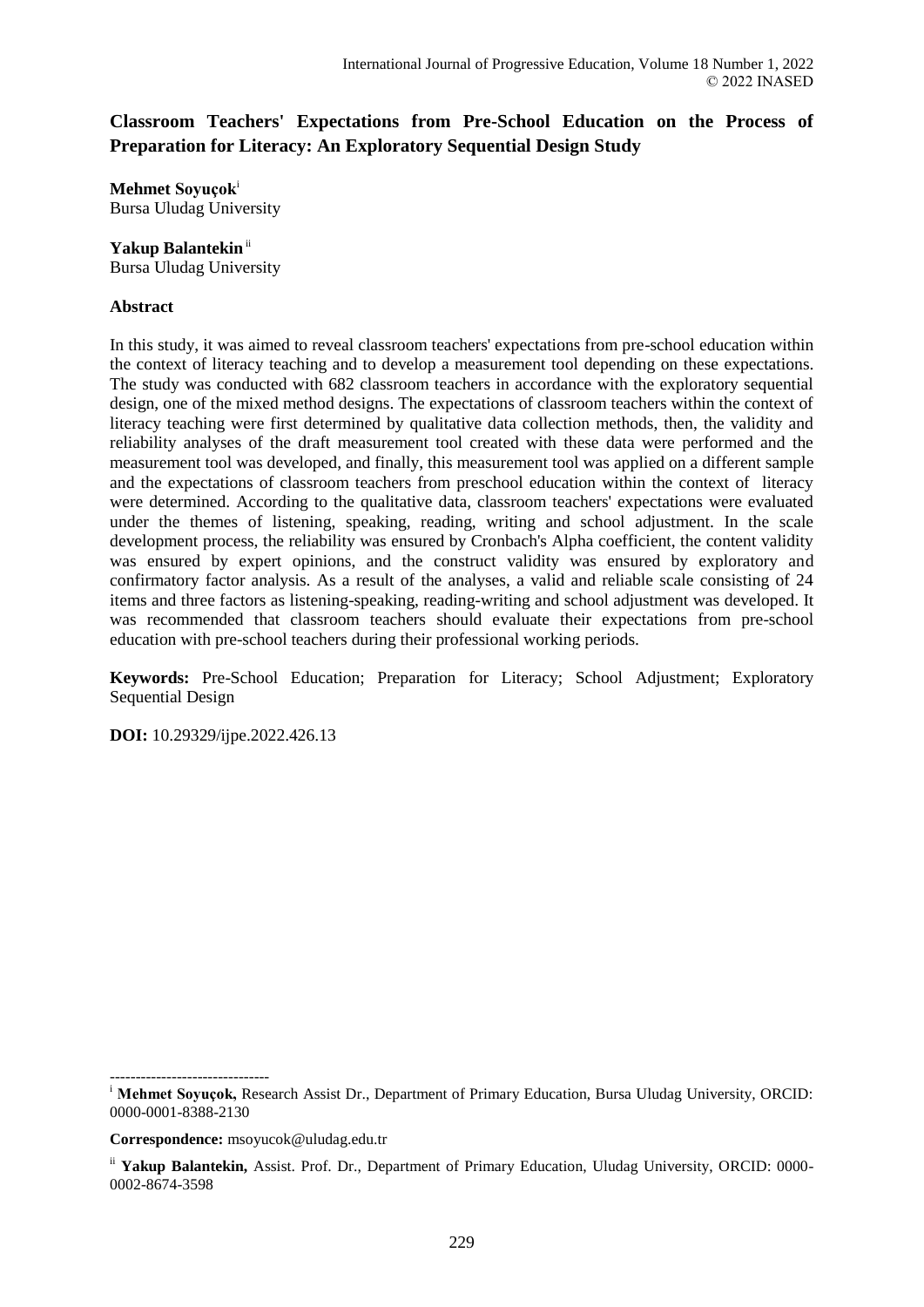#### **Classroom Teachers' Expectations from Pre-School Education on the Process of Preparation for Literacy: An Exploratory Sequential Design Study**

In today's world, it has become almost impossible for an individual to lead a normal life without literacy skills (Taylor & McAtee, 2003). In fact, it can be said that the studies based on the concept of lifelong literacy (Hanemann, 2015; Hanemann & McKay, 2015; Raseroka, 2003; Sligo et al., 2007), as well as the idea that considers literacy as a basic communication tool (Benavot, 2015), confirm it. Early literacy skills constitute the basis of literacy, which is of such vital importance, and the reading and writing that children will learn later (Justice et al., 2002).

Early literacy skills develop before formal education in which reading becomes the primary academic focus (Missall et al., 2007). In this period which corresponds to the pre-school period, the is widely believed that the rich stimuli that children encounter are effective in the acquisition of literacy skills (Şenol & Akyol, 2021). There are approaches that evaluate the early literacy skills of toddlers with this idea (Weigel et al., 2017). Despite the attempts to perform these evaluations before formal pre-school education, the view that pre-school period is the most appropriate time to promote the development of literacy and to screen for and respond to the first signs of reading difficulties has increasingly gained more acceptance (Missall et al., 2007).

It is of critical importance to develop children's basic literacy skills before they start primary school. Children's home literacy environments (Evans et al., 2000) and classroom practices in preschool education (Jackson et al., 2006) have effects on the language and literacy development that includes these skills. While the home literacy environment can be shaped according to the families' economic opportunities (Templeton, 1986), pre-school education is carried out within the scope of a formal program (Niikko & Havu-Nuutinen, 2009). From this aspect, pre-school education can be described as a conscious and programmed initiative that prepares children for primary school (Lim-Ratnam, 2013). In this respect, it can be said that pre-school education is the last opportunity for disadvantaged children with insufficient home literacy environment to start primary school by being ready (Barnett, 1992).

Early childhood education constitutes the basis not only for individual development but also for social development (Temple & Reynolds, 2007; Yoshikawa et al., 2013). Despite this critical importance, there are different approaches to pre-school education between countries. While these differences can sometimes be caused by the policies of the governments, and the level of social awareness may sometimes lead to these differences. For instance, the schooling rate is not sufficient because pre-school education is not compulsory in Turkey. In the 2018-2019 academic year, the schooling rate between 4-5 years of age in pre-school education was announced as 57.9% and it was planned to switch to compulsory education for the 5-year-old group (Official Gazette, 2019). In some countries, although pre-school education is not compulsory, the rate of participation in education can be very high during this period. For instance, the schooling rate of children aged 3-5 years in Hong Kong is 94.7% (Chan, 2010).

The quality of education received by children is as important as their access to pre-school education for children to start primary school ready (Sandstrom, 2012). The abovementioned quality problem may also lead to other problems. For instance, although pre-school education is carried out with a certain program, teachers may neglect some aspects of this program in practice (Niikko  $\&$ Havu-Nuutinen, 2009). This negligence may cause children with incomplete and incorrect learning in pre-school education and their classroom teachers to have various difficulties in the literacy learning process (Koçyiğit, 2009). Such cases reveal the importance of increasing communication and cooperation between pre-school teachers and classroom teachers in order to increase the quality of preschool education. Indeed, the lack of communication and cooperation between teachers may lead to serious problems such as making it difficult and delaying the adaptation of children to school (Chan, 2012). In cases where preschool and primary school teachers are in cooperation, teachers will be able to communicate their mutual expectations to each other and it will be possible to increase the quality of pre-school education (Niikko & Havu-Nuutinen, 2009).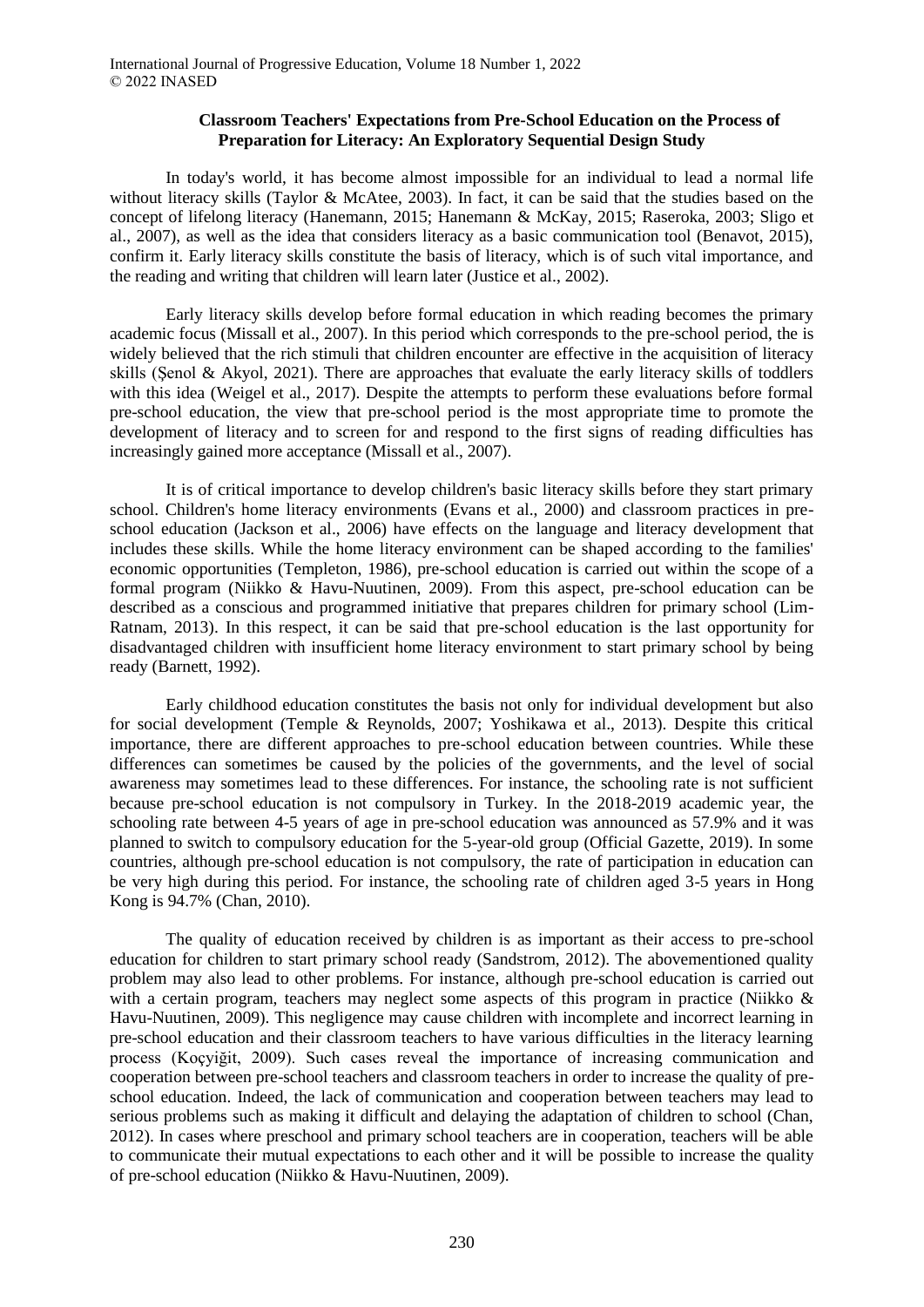There are essential differences between pre-school and primary school education, for instance, pre-school education is planned and mostly carried out with play and child-centered methods, however, the education in which courses and subjects are of first priority is at the center of primary school education. Therefore, pre-school teachers consider curriculum as a framework and can be flexible in practice according to the needs of the children, however, primary school first grade teachers can feel the pressure of the curriculum (Einarsdottir, 2006). The fact that teachers know their students in every aspect and carry out the first literacy teaching process in accordance with the needs of the students in the first grade is important to achieve success. Since pre-school education is not compulsory in Turkey, the differences in school readiness levels of students who receive and do not receive pre-school education in the transition to primary school are among the significant challenges faced by classroom teachers in the educational environment. This problem may be reduced by making pre-school education compulsory. However, when the literature is reviewed, problems such as the presence of children who do not start primary school ready due to incomplete and erroneous learning despite receiving pre-school education (Koçyiğit, 2009), the fact that literacy teaching is carried out although it is not included in the preschool education program (Taşkın et al.,2015), and some preschool teachers' mistakes in literacy preparation activities (Yapıcı, & Ulu, 2010) may also cause difficulties for primary school teachers in the literacy teaching process. For these reasons, in many studies aimed to determine the expectations of classroom teachers from pre-school education (Bozgün & Uluçınar-Sağır, 2018; Pekdoğan, 2017; Tantekin-Erden & Altun, 2014), classroom teachers' expectations from pre-school education within the context of preparation for literacy were mentioned.

The starting point of this study is that although children receive pre-school education, they face various problems in the literacy learning process due to incomplete or erroneous learning during this period. Children should start primary school by reaching a certain level in terms of listening and speaking skills, which are among the four basic language skills, so that literacy education can be carried out in a qualified manner. However, while pre-school teachers focus more on writing skills as a preparation for literacy, they may include more limited studies on improving phonological awareness, visual perception, vocabulary, listening and speaking skills (Erdoğan et al., 2013). In this study, listening, speaking, reading and writing skills, which are the competencies that children need to acquire in the pre-school period so that they can start school ready to learn to read and write, were discussed as a separate category. Furthermore, in addition to these four basic language skills for the literacy teaching process, children's level of school adjustment was also discussed as a separate category. The expectations of classroom teachers from pre-school education in terms of the process of preparation for literacy were examined under these five categories. In brief, unlike other studies, the aim of this study was to determine classroom teachers' expectations from pre-school education on the process of preparation for literacy, and to develop a valid and reliable scale accordingly with the contributions of the program and the relevant literature along with these expectations. With the scale developed, it is considered that policy makers and school directorates will be enabled to quickly determine the expectations of classroom teachers from pre-school education within the context of the studies on the process of preparation for literacy and that that preschool teachers will be able to organize their teaching activities in accordance with these expectations.

#### **METHOD**

#### **Research Model**

This study was conducted in accordance with the exploratory sequential design, one of the mixed method designs. In this design, the research problem is first addressed by collecting and analyzing qualitative data, and then, the results obtained are converted into a scale and become a data collection tool. After this quantitative stage, the data collection tool developed with a third quantitative stage is tested (Creswell, 2015). In the study process, firstly, the qualitative data were first collected and analyzed, and the expectations of classroom teachers from pre-school education within the context of literacy teaching were revealed. Along with these expectations, an item pool was created by using the literature (Akçay, 2016; Bozgün & Uluçınar-Sağır, 2018; Chan, 2012; Chan, 2010; Deveci & Kavak, 2020; Güneyli & Bağkent-Özyel, 2016; Pekdoğan, 2017; Tantekin-Erden & Altun, 2014;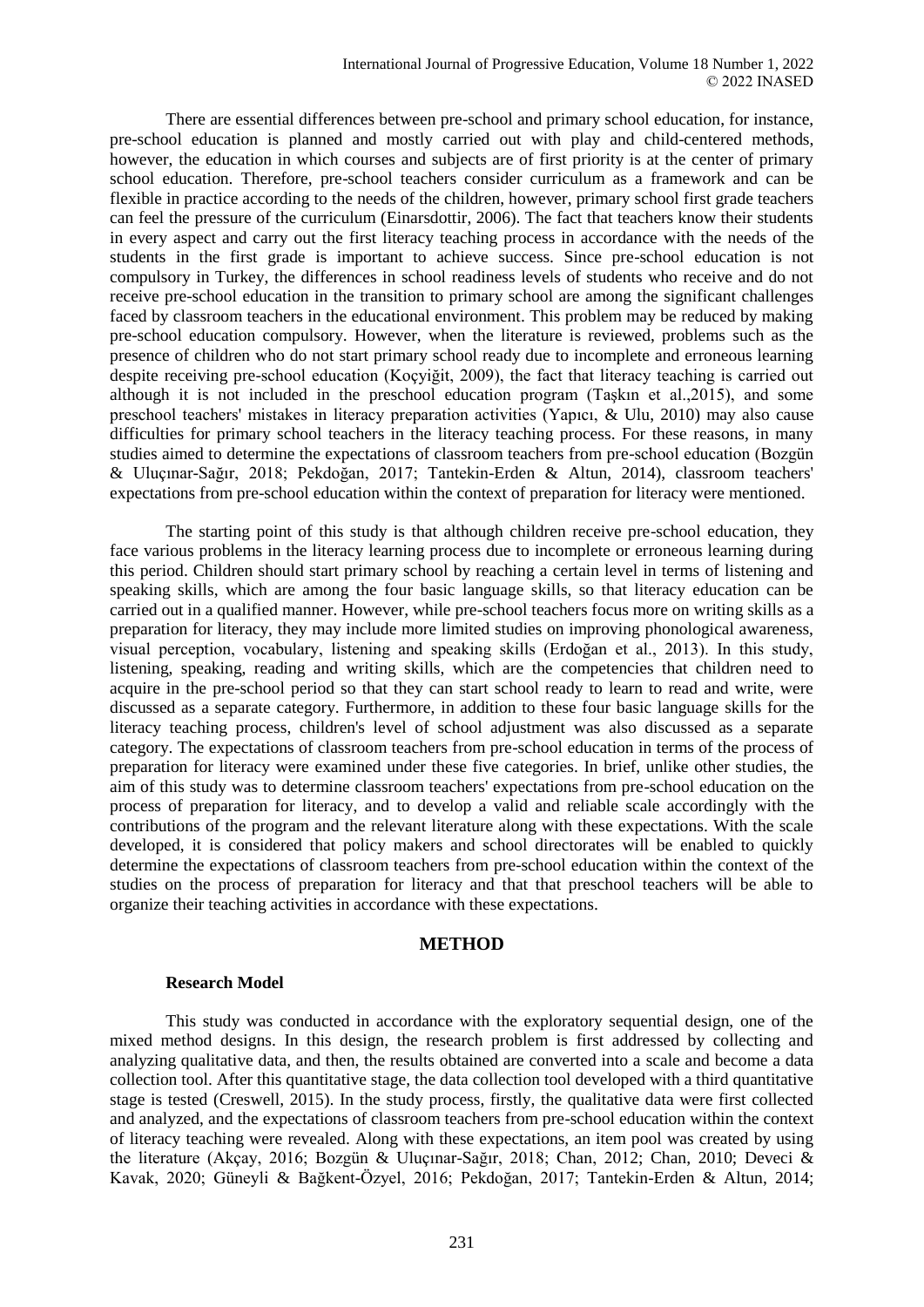Taşkın et al., 2014; Taşkın et al., 2015) and Ministry of National Education [MoNE, (2013)] Preschool Education Program and MoNE (2019) Turkish Language Curriculum. Then, the validity and reliability studies of the measurement tool were performed. As the third stage of the exploratory sequential design, classroom teachers' expectations from pre-school education within the context of literacy teaching were revealed through the scale, the validity and reliability study of which was performed. The other parts of the method applied in this study are presented under the titles of qualitative and quantitative parts in accordance with the exploratory sequential design.

### *Qualitative Part*

#### **Study Group**

The qualitative data group consisted of the teachers who completed the essay form on the subject and the teachers who participated in the focus group interview. These teachers were selected by the maximum diversity sampling method. In this type of sampling, it is aimed to ensure the diversity of those related to the aim of the study (Yıldırım & Şimşek, 2008). The essay form was applied to 30 teachers working in primary schools located in regions where families from upper, middle and lower socioeconomic levels lived. Focus group interviews were conducted with 22 teachers working in primary schools located in regions where families from upper, middle and lower socioeconomic levels lived, provided that they were different from the schools where the teachers in the first group worked. Teachers' gender, professional seniority, literacy teaching with the sound-based literacy teaching method, and class level distributions were taken into consideration in the selection of teachers. The schools were determined by interviewing the directorate of national education. The characteristics of the classroom teachers who participated in the qualitative part of the study are presented in Table 1.

| Gender |                | <b>Professional Seniority</b> |                               |               |                  |                                           |          |
|--------|----------------|-------------------------------|-------------------------------|---------------|------------------|-------------------------------------------|----------|
| Female | Male           | $1-5$ vears                   | $6-10$ vears                  | $11-15$ vears | $16-20$ vears    | $21-25$ years                             | $26+$    |
| 30     | 22             |                               |                               | 18            | 10               | 9                                         | 9        |
| 58%    | 42%            | 2%                            | 10%                           | 35%           | 19%              | 17%                                       | 17%      |
|        |                |                               | Number teaching $1st$ graders |               |                  | Applying the Sound<br><b>Based Method</b> |          |
|        | $\overline{c}$ | 3                             | 4                             | $5+$          | Did not<br>teach | Yes                                       | No       |
| 0      |                | 9                             | 17                            | 25            | $\Omega$         | 52                                        | $\Omega$ |
| 0%     | 2%             | 17%                           | 33%                           | 48%           | 0%               | 100%                                      | 0%       |
|        |                |                               | Grade level taught this       |               |                  | Undergraduate Program<br>Graduated        |          |
| 1.     | 2.             | 3.                            | 4.                            |               | Multigrade class | Classroom<br>teaching                     | Other    |
| 23     | 9              | 14                            | 6                             |               |                  |                                           | 5        |
| 44%    | 17%            | 27%                           | 12%                           |               | 0%               |                                           | 10%      |

|  |  | Table 1. Characteristics of the study group from which qualitative data were collected |  |
|--|--|----------------------------------------------------------------------------------------|--|
|  |  |                                                                                        |  |

When Table 1 was examined, it was observed that while  $35\%$  (f=18) of the 52 participating teachers had 11-15 years of professional seniority, 48% (f=25) of them taught first graders for 5 times or more, 44% ( $f=23$ ) of them taught first graders this year, and all of the teachers ( $f=52$ ) apply the sound-based literacy teaching method.

#### **Data Collection Tools**

**Expectation Questionnaire for the Process of Preparation for Literacy.** The questionnaire developed by the researchers consists of two parts. The first part includes four open-ended questions such as "What are your expectations from pre-school education within the context of listening skills for the process of preparation for literacy?". The second part includes those related to literacy teaching such as "Applies verbal instructions." and "Does painting and drawing works" among the 1st grade achievements included in the MoNE (2019) Turkish Course Curriculum. Classroom teachers in the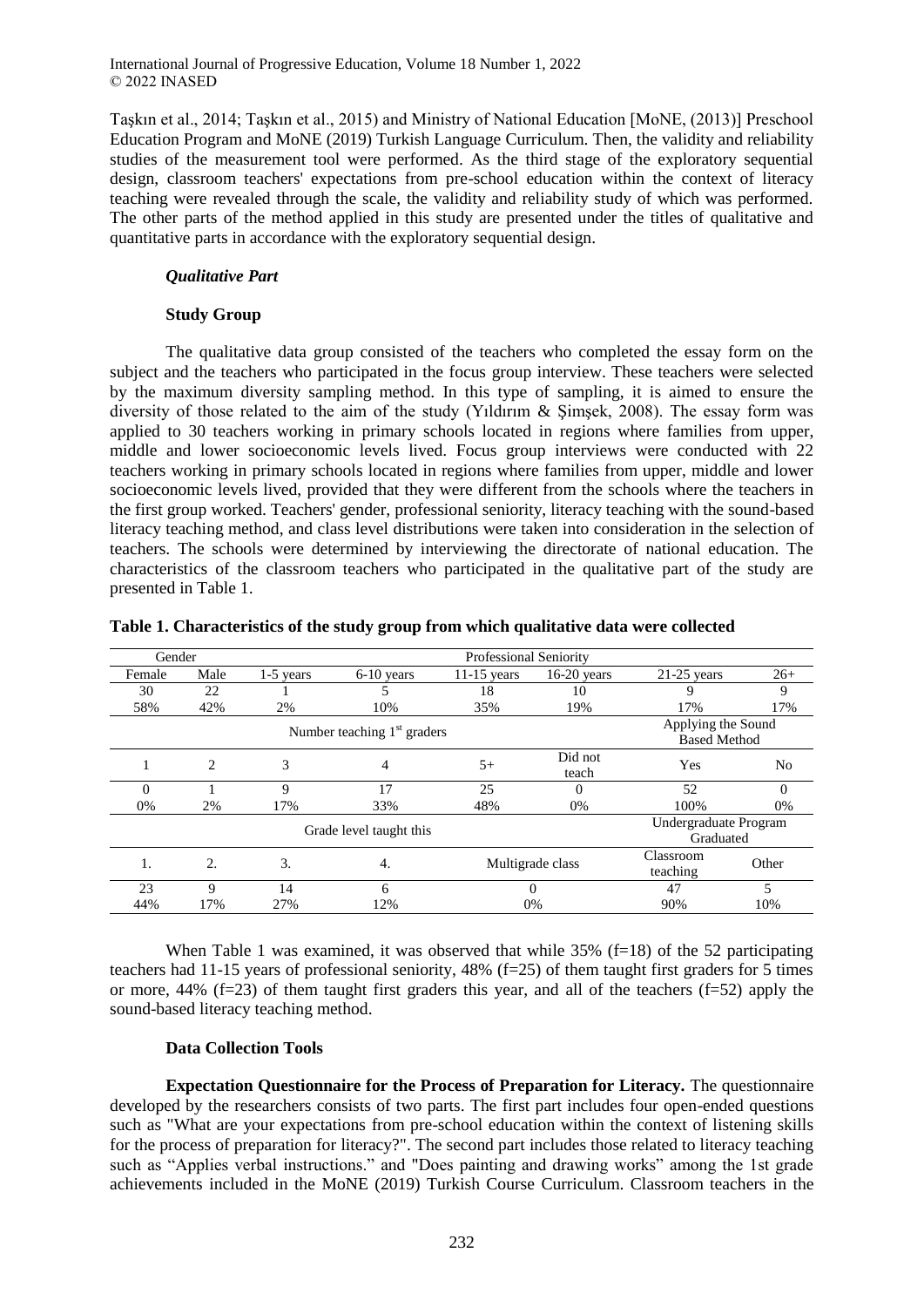research group completed the questionnaire by marking the achievements that they thought should be prepared in the pre-school period in accordance with the needs of primary school first grade students. A pilot study was conducted with four classroom teachers before applying the questionnaire. No suggestion was offered by the teachers in the pilot application and the questionnaire was applied in its original form.

**Focus Group Interview Form for the Process of Preparation for Literacy.** The interview form developed by the researchers includes five open-ended questions such as "What are your expectations from pre-school education within the context of reading skills to support the literacy learning process of students?". Probe sub-questions were prepared to get detailed information about each question. For instance, sub-questions such as "What are your expectations about phonological awareness" and "What are your expectations about the ability to read visual materials?" were included for the question stated above. A pilot study was conducted with six classroom teachers, and it was indicated by the teachers that there should be a question about "readiness for school" and "recognition and writing of numbers". All of these suggestions of the teachers were added to the interview form and the form was finalized.

### **Data Collection and Analysis**

Due to the pandemic, the days when the classroom teachers were at school were learned from school directorates and school visits were carried out on those days. The teachers were informed about the research subject and they were given one week to complete the essay form. After the teachers completed the forms, they submitted them to the school directorates and the questionnaires were taken from the school directorates. A total of 40 teachers were reached, but 30 teachers returned. The answers to the open-ended questions of the questionnaire were analyzed using the descriptive analysis method, and the part of the questionnaire related to the 1st grade achievements was analyzed by creating frequency. The data collected from the teachers were used both in the creation of the scale item pool and in the development of the interview form.

The focus group interview was conducted by one of the researchers via the internet in order to avoid any confusion. The interview was conducted in three sessions with one school each from the regions where low, middle and high socioeconomic level students lived, and teachers working in these schools. The interviews were conducted with a total of 22 volunteer teachers, including 7 teachers from schools in low and middle socioeconomic regions and 8 teachers from the school in the high socioeconomic region. The interviews lasted for 56 minutes 15 seconds, 62 minutes 25 seconds, and 71 minutes 42 seconds, respectively. The video-recorded interviews were analyzed separately by both researchers through descriptive analysis method, and the common codings were included in the scope of qualitative data. Miles and Huberman (2015) indicated that the consistency between the coding of both researchers should be at least 80% and that this value can be calculated with the formula "Consensus/(Consensus+Dissensus)x100". In accordance with this formula, the intercoder reliability was calculated as 86.1% according to the 31/(31+5)x100 operation, and this value was considered sufficient in terms of consistency.

#### *Quantitative Part*

#### **Study Group**

No sampling method was used for exploratory factor analysis (EFA), and the draft scale was delivered to the classroom teachers working in 11 of 17 districts in Bursa province through the district national education directorates and school directorates on the internet. Necessary reminders were given to teachers by reaching the district directors of national education, branch managers in charge of primary schools, and some school principals many times so that the scale would be completed by the teachers. 375 teachers completed the draft scale, and information about these teachers is presented in Table 2.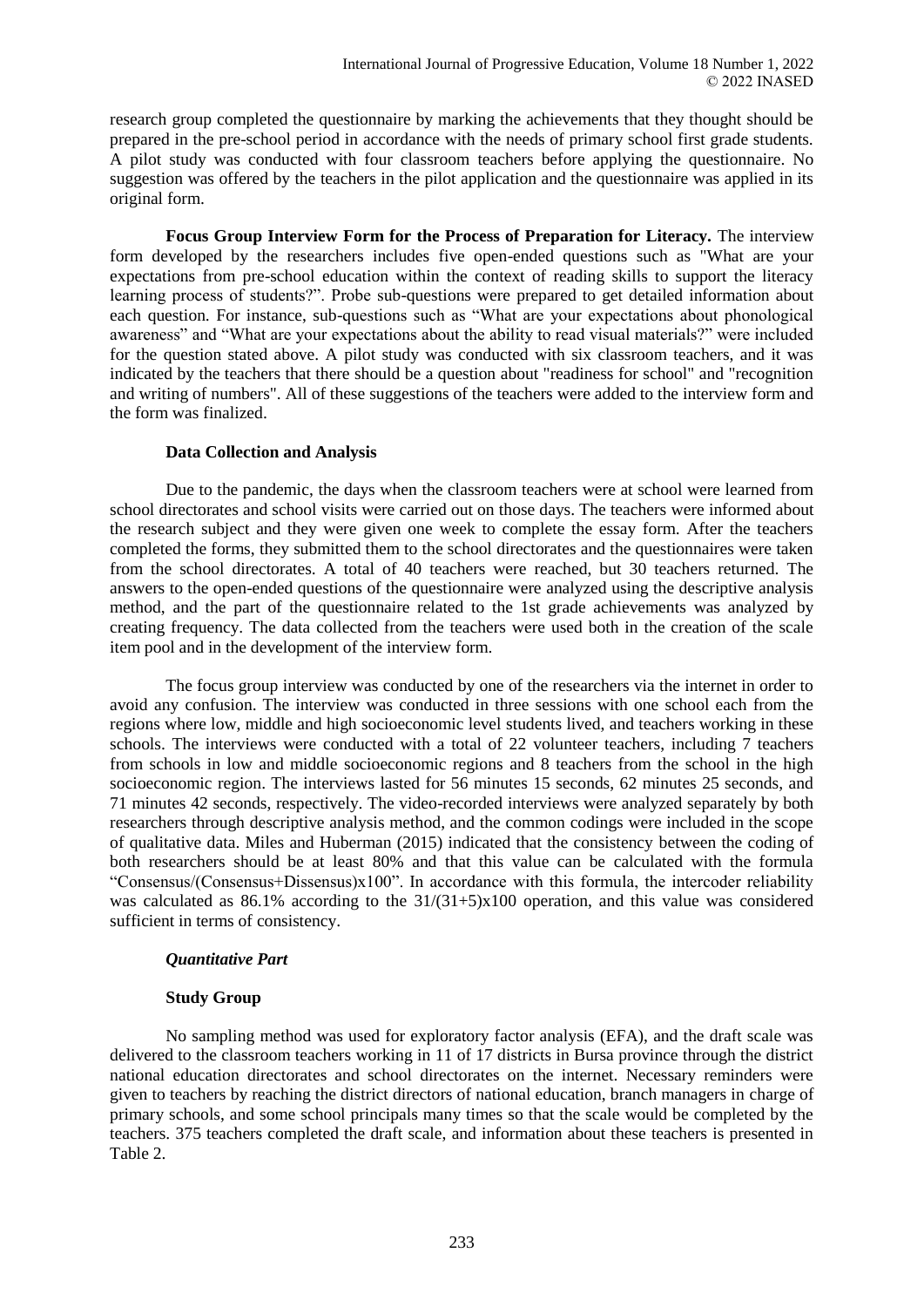|        | Gender                        | <b>Professional Seniority</b> |              |                  |                                    |                                    |                |
|--------|-------------------------------|-------------------------------|--------------|------------------|------------------------------------|------------------------------------|----------------|
| Female | Male                          | 1-5 years                     | $6-10$ years | $11-15$ years    | $16-20$ years                      | $21-25$ years                      | $26+$          |
| 274    | 101                           | 25                            | 49           | 73               | 70                                 | 93                                 | 65             |
| 73.1%  | 26.9%                         | 6.7%                          | 13.1%        | 19.5%            | 18.7%                              | 24.8%                              | 17.3%          |
|        | Number teaching $1st$ graders |                               |              |                  | Applying the Sound-Based<br>Method |                                    |                |
|        | 2                             | 3                             | 4            | $5+$             | Did not<br>teach                   | Yes                                | N <sub>0</sub> |
| 11     | 41                            | 51                            | 68           | 190              | 14                                 | 361                                | 14             |
| 2.9%   | 10.9%                         | 13.6%                         | 18.1%        | 50.7%            | 3.7%                               | 96.3%                              | 3.7%           |
|        |                               | Grade level taught this       |              |                  |                                    | Undergraduate Program<br>Graduated |                |
| 1.     | 2.                            | 3.                            | 4.           | Multigrade class |                                    | Classroom<br>teaching              | Other          |
| 93     | 80                            | 89                            | 105          | 8                |                                    | 289                                | 86             |
| 24.8%  | 21.3%                         | 23.7%                         | 28%          | 2.1%             |                                    | 77.1%                              | 22.9%          |

| Table 2. Characteristics of the study group from which EFA Data were Collected |  |
|--------------------------------------------------------------------------------|--|
|--------------------------------------------------------------------------------|--|

When Table 2 was examined, it was observed that while  $73.1\%$  (f=274) of the 375 participating teachers were female, 24.8% of the teachers (f=93) had 21-25 years of professional seniority, and 50.7% of the teachers (f=190) taught first graders for 5 times or more.

It is a more accurate approach to perform CFA on a different dataset instead of trying to confirm the structures formed as a result of factor analysis with the same data set through confirmatory factor analysis (CFA) (Gürbüz, 2019). Therefore, the data for CFA were collected from classroom teachers working in six districts of Bursa province, except for the group in which factor analysis was performed. The teachers were reached with the method used in the draft form and the information about these teachers is presented in Table 3.

| <b>Professional Seniority</b><br>Gender |       |             |                         |                                    |                  |                                    |       |
|-----------------------------------------|-------|-------------|-------------------------|------------------------------------|------------------|------------------------------------|-------|
| Female                                  | Male  | $1-5$ years | $6-10$ years            | $11-15$ years                      | $16-20$ years    | $21-25$ years                      | $26+$ |
| 179                                     | 76    | 18          | 61                      | 51                                 | 58               | 41                                 | 26    |
| 70.2%                                   | 29.8% | 7.1%        | 23.9%                   | 20.0%                              | 22.7%            | 16.1%                              | 10.2% |
| Number teaching 1st graders             |       |             |                         | Applying the Sound-Based<br>Method |                  |                                    |       |
|                                         | 2     | 3           | 4                       | $5+$                               | Did not teach    | Yes                                | No    |
|                                         | 19    | 34          | 48                      | 132                                | 15               | 240                                | 15    |
| 2.7%                                    | 7.5%  | 13.3%       | 18.8%                   | 51.8%                              | 5.9%             | 94.1%                              | 5.9%  |
|                                         |       |             | Grade level taught this |                                    |                  | Undergraduate Program<br>Graduated |       |
| Ι.                                      | 2.    | 3.          | 4.                      |                                    | Multigrade class | Classroom<br>teaching              | Other |
| 66                                      | 73    | 55          | 58                      | 3                                  |                  | 190                                | 65    |
| 25.9%                                   | 28.6% | 21.6%       | 22.7%                   | 1.2%                               |                  | 74.5%                              | 25.5% |

**Table 3. Characteristics of the study group from which CFA Data were Collected**

When Table 3 was examined, it was observed that while  $70.2\%$  ( $f=179$ ) of the 255 participating teachers were female, 22.7% of the teachers (f=58) had 16-20 years of professional seniority, and 51.8% of the teachers (f=132) taught first graders for 5 times or more.

#### **Data collection tool**

The draft items of the Expectations from Preschool Education (EPE) were created by using the qualitative data, literature and the relevant curricula. The items were prepared under the themes of listening, speaking, reading, writing and school adjustment. A total of 40 items, consisting of 9 items for listening skill, 7 items for speaking skill, 3 items for reading skill, 8 items for writing skill and 13 items for school adjustment, were created from the qualitative data. The final draft scale was formed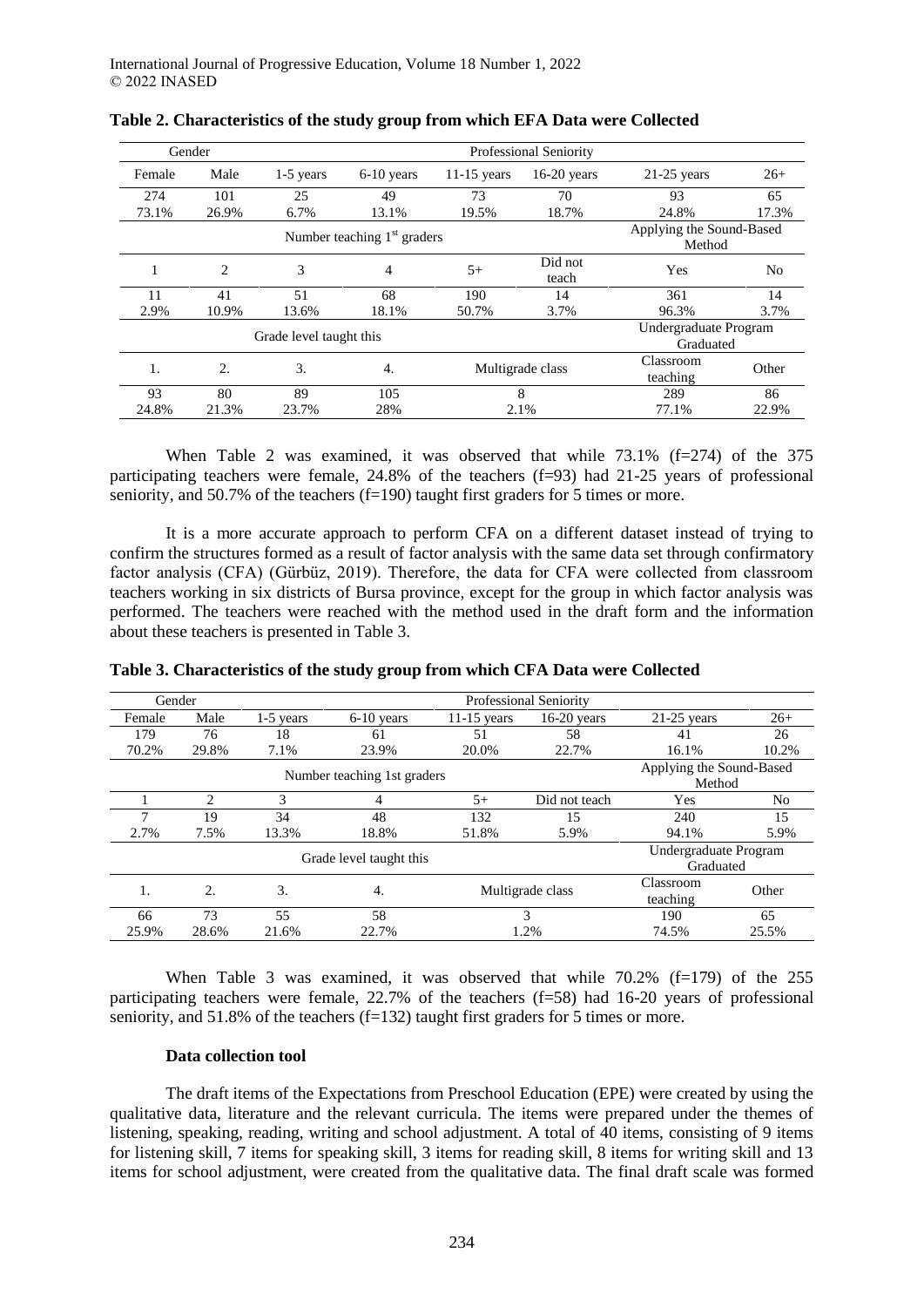as 52 items by adding 12 items (1 item for listening, 4 items for speaking, 3 items for reading and 4 items for school adjustment) from the literature and the relevant curriculum to these items. Expert opinions were obtained from a total of 12 people, one of whom was a faculty member working in the field, three of whom were preschool teachers and eight of whom were classroom teachers, in order to ensure content validity. The experts evaluated the items in the scale one by one and marked one of the "appropriate, should be added to the scale with corrections, removed" options given next to the items for each item. Experts were asked about which corrections should be made in the items requested to be corrected. The content validity ratio (CVR) was calculated for each item with help of the formula proposed by Lawshe (1975) to calculate the content validity of the scale items along with the data collected from the experts.  $KGO=[Nu-(N/2)] / (N/2)$ 

While Ayre and Scally (2014) indicated that at least 10 experts should express positive opinions about the item when 12 expert opinions were obtained, and that the CVR value should be at least 0.667, Lawshe (1975) indicated that the CVR value should be at least 0.56 when 12 expert opinions were obtained. The CVR values of the items were 0.667 for three items (items 11, 14, 49), and the other items had values between 0.834 and 1. Based on these results, no item was removed from the scale as a result of expert opinions. The language validity of the items was examined by a Turkish language expert before conducting a pilot application with draft scale. The language expert made suggestions for a total of seven items and all suggestions were fulfilled. The fact that it was asked to write "Sense of self-confidence for students" instead of "Students' sense of selfconfidence…", and "The similarities between the images and the..." instead of "The similarity between the images and …" can be given as examples of the corrections suggested. After the relevant corrections, a pilot application was conducted after 17 classroom teachers completed the scale, and no correction suggestions were received from the teachers.

#### **Data Collection and Analysis**

The draft scale was delivered to the teachers through the school directorates and the teachers completed the scale with a computer, tablet or mobile phone. EFA was performed with the data collected, and principal components analysis and varimax rotation method were used. Then, Cronbach's Alpha reliability values were calculated on the basis of factors and for the whole scale. The final scale formed as a result of content validity, factor analysis and reliability analysis was applied to a different group, and CFA was performed.

#### **FINDINGS**

The findings of the study are presented in three parts in accordance with the exploratory sequential design. While the qualitative data of the study are presented in the first part, the validity and reliability information of the scale developed is presented in the second part, and the data on the expectations of classroom teachers from pre-school education are presented in the final section.

#### *Qualitative Findings of the Study*

The qualitative data of the study are presented in an order in accordance with the themes of "listening, speaking, reading, writing, school adjustment " and the findings on the listening theme are presented in Table 4.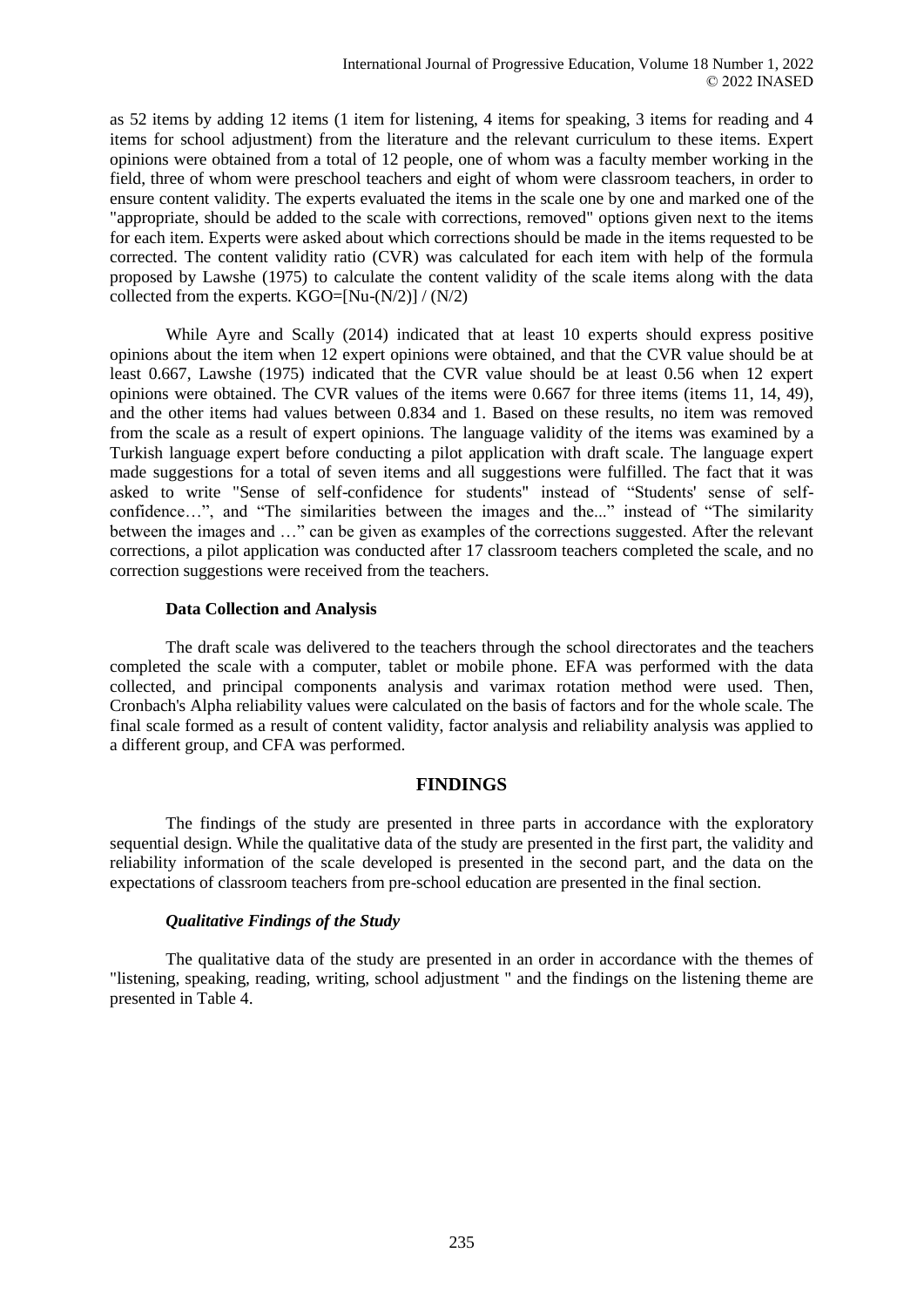| <b>Thematic Codes</b>                                                               | <b>Teacher Codes</b>             |    |
|-------------------------------------------------------------------------------------|----------------------------------|----|
| Activities that will enable students to listen in accordance with the               | Т2/Т3/Т6/Т9/Т15/Т19/Т22/ Т23/Т29 | 12 |
| rules                                                                               | /T35/T40/T42                     |    |
| Listening activities with the help of audio materials without<br>technology support | T32/T41/T43/T44/ T48/T49/ T52    |    |
| Activities that improve attention during listening                                  | T41/T42/T43/T46/T49/T50/T52      |    |
| Activities to improve students' ability to apply verbal instructions                | T1/T11/T23/T40/T42/<br>T51/T52   |    |
| Listening activities supported by technological tools                               | T33/T45/T48/T52                  | 4  |
| Activities in which students are listened                                           | T31/T32                          |    |
| Developing students' listening skills with games                                    | T46                              |    |
| Ensuring that students make eye contact while listening                             | T46                              |    |
| Supporting students' appropriate listening behaviors with reinforcers               | T <sub>46</sub>                  |    |

### **Table 4. Qualitative data on listening skill**

When Table 4 was examined, it was observed that while 12 of the participating teachers indicated that students' listening skills should be developed in accordance with the rules, 7 of them indicated that there was a need for listening activities with audio materials without technology support. While T1 said that "more importance can be attached to their ability to act according to directions.", T32 said "I think that watching audio-visual videos and games, and listening and watching cartoons will not benefit children in terms of listening. (...) I think the most important thing here is to be able to listen while talking to each other.

The findings on the speaking theme of the study are presented in Table 5.

#### **Table 5. Qualitative data on speaking skill**

| <b>Thematic Codes</b><br><b>Teacher Codes</b>                                                              |
|------------------------------------------------------------------------------------------------------------|
| T3/T9/T15/T16/T19/T20/T24/<br>Activities that encourage students to speak<br>13<br>T33/T40/T41/T42/T44/T52 |
| Supporting students' appropriate speaking behaviors with reinforcers<br>T <sub>46</sub> /T <sub>52</sub>   |
| Approaches to develop students' self-confidence for speaking<br>T <sub>28</sub> /T <sub>52</sub>           |
| Increasing the participation of introverted students in speaking activities<br>T33/T47                     |
| Activities that support students to say the words fully and correctly in<br>T33/T50<br>speech              |
| Studies on the elimination of speech disorders caused by speech organs<br>T45/T50                          |
| Activities to gain speaking rules through games<br>T40                                                     |

When Table 5 was examined, while 13 of the participating teachers indicated that there was a need for activities that encourage students to speak, 2 of them stated that students' speaking in accordance with the rules should be supported with reinforcers. T28 stated that "Emphasis should be placed on activities that improve children's self-confidence and speaking skills.".

The findings on the reading theme of the study are presented in Table 6.

#### **Table 6. Qualitative data on reading skill**

| <b>Thematic Codes</b>                                 | <b>Teacher Codes</b>              |  |
|-------------------------------------------------------|-----------------------------------|--|
| Studies to feel, recognize and distinguish the sounds | T4/T8/T14/T24/T28/T34/T36/T41/T50 |  |
| Activities to improve students' visual reading skills | T2/T4/T15/T19/T41/T46             |  |
| Preventing mislearning related to sounds and letters  | T8/T46/T49/T50                    |  |

When Table 6 was examined, while 9 of the participating teachers indicated that students needed to feel, recognize and distinguish sounds, 6 of them indicated that there was a need for activities to improve their visual reading skills. T4 stated that "Sound awareness studies should be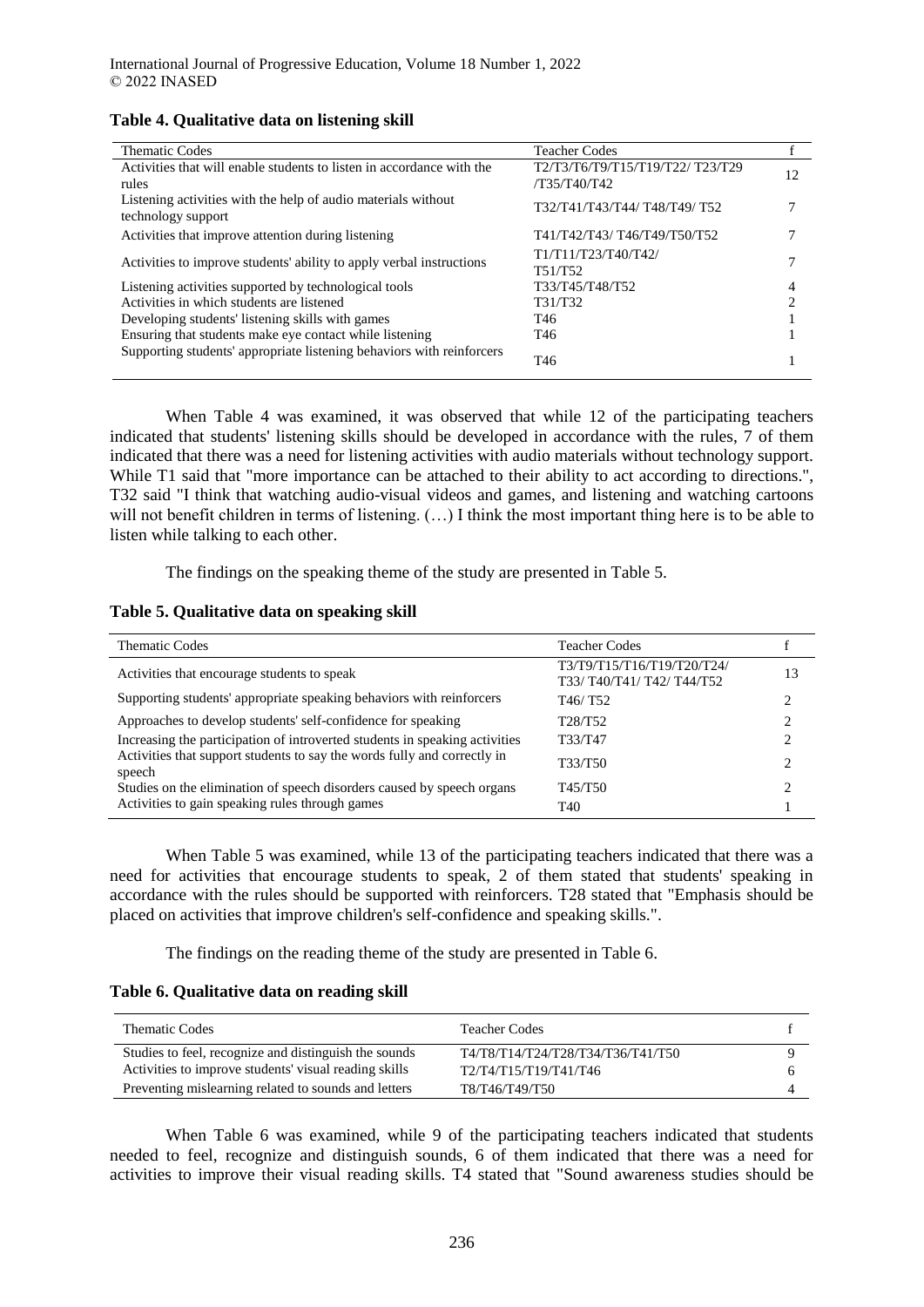included in the preschool period. In particular, sound recognition activities should be carried out effectively".

The findings on the writing theme of the study are presented in Table 7.

**Table 7. Qualitative data on writing skill**

| <b>Thematic Codes</b>                                    | <b>Teacher Codes</b>                           |    |
|----------------------------------------------------------|------------------------------------------------|----|
| Approaches and activities that enable students to hold   | T4/T8/T11/T12/T13/T16/T17/T23/T24/T25/T29/T30/ | 20 |
| the pencil correctly                                     | T31/T33/T35/T42/T46/T49/T51/T52                |    |
| Exercises to develop students' finger muscles            | T1/T3/T6/T10/T13/T18/T19/T21/T22/T24/T26/T27/T | 20 |
|                                                          | 28/T30/T31/T33/T34/T40/T46/T50                 |    |
| Performing painting and drawing works that will not tire | T3/T5/T6/T8/T11/T12/T13/T24/T39/T40/T41        | 16 |
| the students                                             | T45/T48/T49/T51/T52                            |    |
| Line works suitable for the lengths and slopes of the    | T19/T25/T28/T30/T34/T35/T40/T46                | 8  |
| lines forming the letters                                |                                                |    |
| Studies on writing awareness                             | T4/T15/T16/T20/T23/T25/T32                     |    |
| Line works in areas with certain borders                 | T35/T42                                        |    |
| Preferring pencils that do not tire the child            | T45                                            |    |
| Line works in accordance with the instructions on        | T <sub>47</sub>                                |    |
| squared paper                                            |                                                |    |

When Table 7 was examined, while 20 of the participating teachers indicated that the students needed to hold the pencil correctly, 18 of them indicated that it was necessary to perform activities to develop students' finger muscles. T17 stated that "I want them to make sure they hold the pen correctly. The boy went to kindergarten. He held the pencil wrong. Unfortunately, we cannot provide the correct holding.".

The findings on the school adjustment theme of the study are presented in Table 8.

**Table 8. Qualitative data on school adjustment**

| <b>Thematic Codes</b>                                                                                                        | <b>Teacher Codes</b>                               |    |
|------------------------------------------------------------------------------------------------------------------------------|----------------------------------------------------|----|
| Activities for teaching school/classroom rules                                                                               | T5/T6/T13/T16/T17/T18/T19/ T20/<br>T21/T22/T30/T31 | 12 |
| Regular parent education on topics such as the aims of pre-school<br>education, literacy teaching method, child raising      | T31/T33/T35/T41/T42/T43/T46/<br>T48/T49/T52        | 10 |
| Students' acquisition of self-care skills (toilet training, tying laces,<br>unbuttoning trousers, feeding, etc.)             | T10/T32/T33/T34/T35/T39/T40/ T42/T43               | 9  |
| Approaches and activities to develop a sense of responsibility in<br>students                                                | ТЗ0/Т41/Т42/Т43/Т48/Т49/Т52                        |    |
| Approaches and activities that improve students' self-confidence                                                             | Т5/Т33/Т39/Т40/Т41/Т43                             |    |
| Studies for students to act independently from parents                                                                       | T23/T31/T35/T42/T43                                |    |
| Activities for teaching basic concepts (right, left, beginning, end, etc.)                                                   | T32/T33/T34                                        | 3  |
| Activities for the child to experience the sense of achievement                                                              | T39/T40                                            |    |
| Students' introduction with literacy materials Activities in which<br>students' visual interpretations are written by adults | T32                                                |    |
| Increasing the physical and social similarity of pre-school education<br>classes and primary school classes                  | T36                                                |    |
| Vocabulary development studies                                                                                               | T31                                                |    |
| Students starting pre-school education as young as possible                                                                  | T41                                                |    |
| Regular parent education on topics such as the aims of pre-school<br>education, literacy teaching method, child raising      | T39                                                |    |

When Table 8 was examined, while 12 of the participating teachers indicated that students should learn the school and classroom rules, 10 of them indicated that there was a need for regular education for parents on the issues such as informing them about the aims of pre-school education and the literacy teaching method. T48 stated that "The child whose mother does everything does nothing, he cannot take his book, he waits, because his mother or father always did all the work for him, he never did them on his own".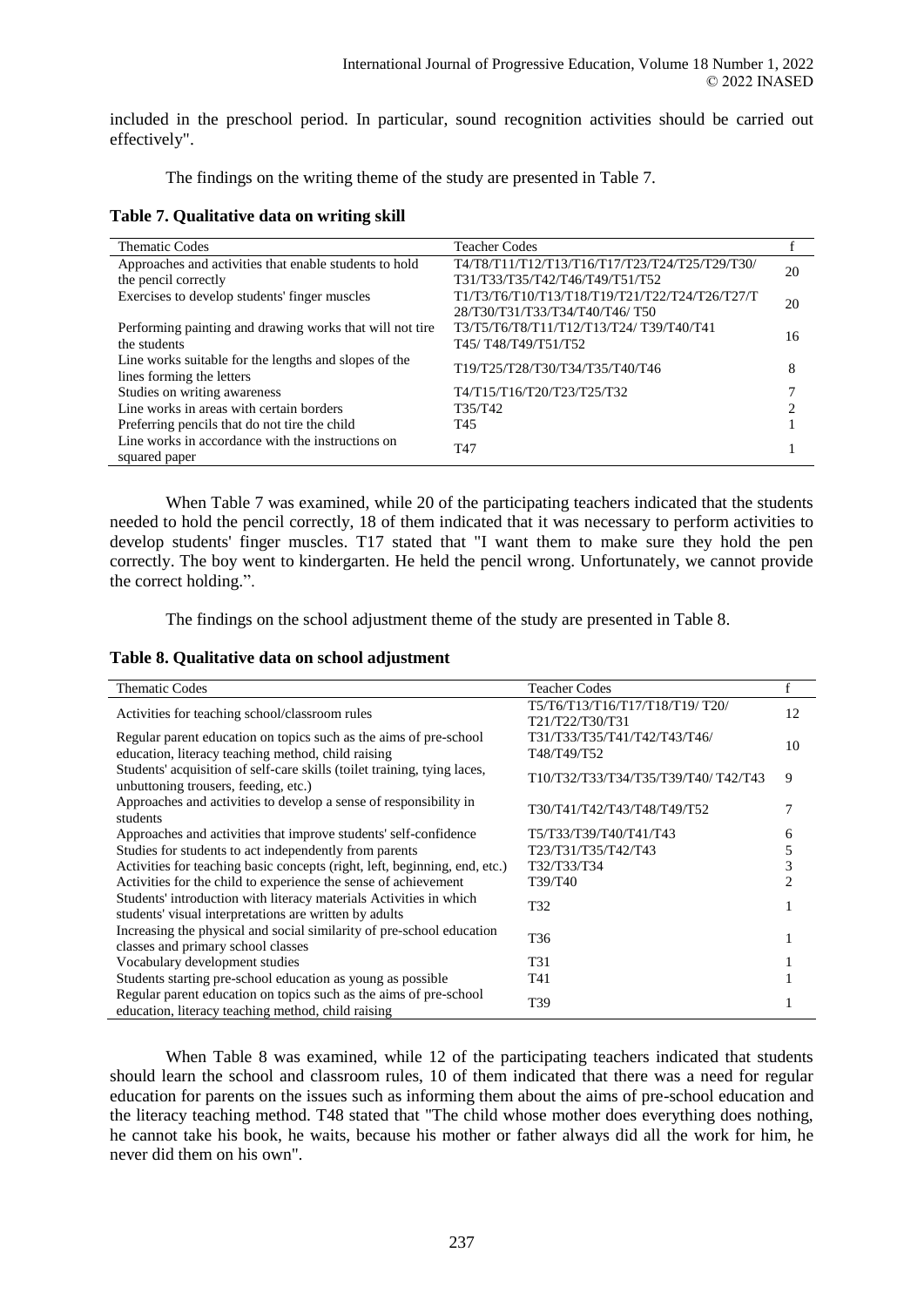### *Quantitative Findings of the Study*

Before the factor analysis to be performed to test the construct validity of the scale, Kaiser-Meyer Olkin (KMO) and Bartlett test results were examined to determine whether the data were appropriate and normally distributed, and the values were found to be KMO=.958 and Bartlett's Test  $\leq$ .000. The fact that the KMO test is higher than .60 and the Barlett test is significant indicates that the data are suitable for factor analysis (Büyüköztürk 2007). Based on this information, it can be said that the data are suitable for factor analysis. The factor analysis results and the reliability values of the whole scale are presented in Table 9.

| Item                                    | Common   | Component-1           |            | Factors    |         | Item Total  |
|-----------------------------------------|----------|-----------------------|------------|------------|---------|-------------|
|                                         | Variance | <b>Factor Loading</b> | F1         | F2         | F3      | Correlation |
| m45                                     | .794     | .817                  | .806       |            |         | .765        |
| m44                                     | .750     | .800                  | .777       |            |         | .750        |
| m42                                     | .818     | .861                  | .771       |            |         | .811        |
| m38                                     | .762     | .821                  | .763       |            |         | .769        |
| m37                                     | .742     | .814                  | .748       |            |         | .765        |
| m43                                     | .737     | .815                  | .722       |            |         | .760        |
| m50                                     | .740     | .840                  | .692       |            |         | .796        |
| m28                                     | .687     | .802                  | .652       |            |         | .748        |
| m8                                      | .718     | .715                  |            | .795       |         | .666        |
| m <sub>7</sub>                          | .677     | .706                  |            | .760       |         | .652        |
| m <sub>9</sub>                          | .633     | .701                  |            | .722       |         | .651        |
| m4                                      | .612     | .694                  |            | .702       |         | .643        |
| $\rm m2$                                | .582     | .699                  |            | .651       |         | .645        |
| m17                                     | .586     | .712                  |            | .644       |         | .677        |
| m6                                      | .516     | .656                  |            | .627       |         | .608        |
| m10                                     | .514     | .684                  |            | .572       |         | .647        |
| m35                                     | .718     | .640                  |            |            | .821    | .559        |
| m25                                     | .565     | .644                  |            |            | .752    | .335        |
| m47                                     | .593     | .626                  |            |            | .651    | .623        |
| m41                                     | .634     | .719                  |            |            | .605    | .711        |
| m34                                     | .643     | .735                  |            |            | .583    | .726        |
| m51                                     | .540     | .681                  |            |            | .549    | .666        |
| m15                                     | .409     | .526                  |            |            | .521    | .513        |
| m22                                     | .419     | .568                  |            |            | .510    | .552        |
| Source of Variance                      |          |                       | ${\rm F}1$ | ${\rm F2}$ | F3      | Total       |
| Variance Explained                      |          |                       | 25.011%    | 22.695%    | 16.406% | 64.111%     |
| Reliability Analysis (Cronbach's Alpha) |          |                       | .953       | .903       | .857    | .948        |

#### **Table 9. EFA results**

When Table 9 was examined, it was observed that while the factor loadings of the items in the first factor varied between .806 and .652, the factor loadings of the items in the second factor varied between .795 and .572, the factor loadings of the items in the third factor varied between .821 and .510, and all factors explained 64.111% of the variance. Cronbach's Alpha values of the factors and the whole scale were calculated as .953; .903; .857; .948, respectively. According to Büyüköztürk (2007), it is sufficient that the factor loadings of the items are higher than .45, the variance explained is 2/3, and the Cronbach's Alpha is above .70. It can be said that EPE was a valid and reliable scale since the data of the study met these conditions. The scale items were examined in terms of content, and the first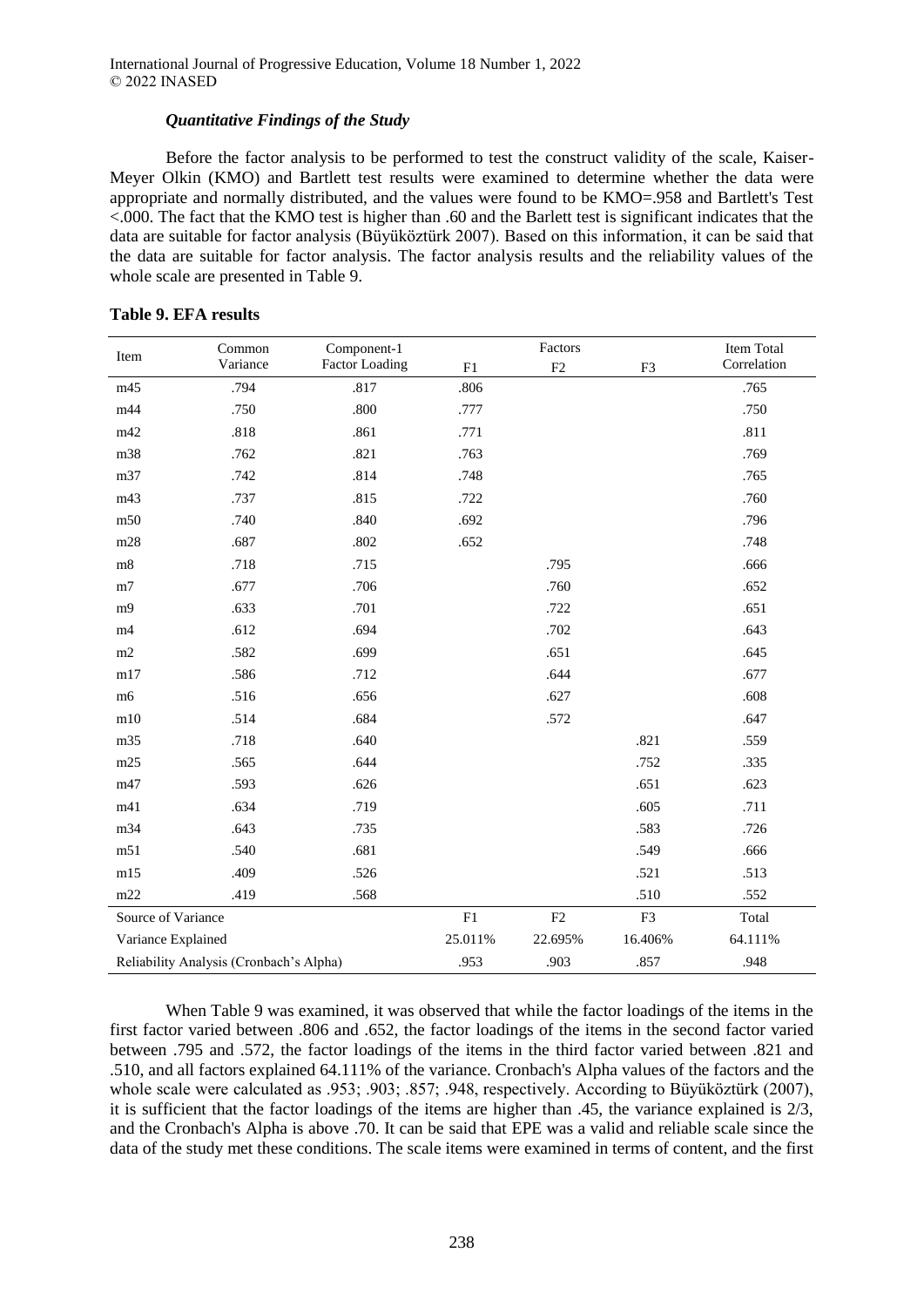factor was named as listening and speaking competencies, the second factor was named as school adaptation competencies, and the third factor was named as literacy competencies.

The fit index results obtained as a result of the CFA and the criteria used to evaluate these results are presented in Table 10.

| Fit Indices  | Research Finding | Perfect Fit | Acceptable Fit | Result         |
|--------------|------------------|-------------|----------------|----------------|
| $\chi$ 2/sd  | 2.141            | $\leq$ 3    | $\leq$ 5       | Perfect Fit    |
| <b>RMSEA</b> | .067             | $\leq .05$  | $\leq .08$     | Acceptable Fit |
| RMR          | .026             | $\leq 0.05$ | $\leq 0.08$    | Perfect Fit    |
| <b>SRMR</b>  | .049             | $\leq 0.05$ | $\leq 0.08$    | Perfect Fit    |
| IFI          | .941             | $\geq .95$  | $\geq .90$     | Acceptable Fit |
| <b>GFI</b>   | .874             | $\geq .90$  | $\geq .85$     | Acceptable Fit |
| <b>NNFI</b>  | .924             | $\geq .95$  | $\geq .90$     | Acceptable Fit |
| <b>CFI</b>   | .940             | $\geq .95$  | $\geq .90$     | Acceptable Fit |

**Table 10. CFA Fit Indices of EPE**

When Table 10 was examined, it was observed that the fit of model was tested by the criteria of chi-square (χ2) fit index and χ2/Degrees of Freedom (S.D.), Root Mean Square Error of Approximation (RMSEA), Comparative Fit Index (CFI), Root Mean Square Residual (RMR), Standardized Root Mean Square Residual (SRMR), Goodness of Fit Index (GFI), Non-Normed Fit Index (NNFI), and Incremental Fit Index (IFI).

As a result of the analyses, ratio of the degree of freedom (SD) to the chi-square ( $\gamma$ 2) fit index can be considered as a criterion for competence, and to this end,  $\chi$ 2/S.D. $\leq$  3 indicates a perfect fit, and  $\gamma$ 2/S.D.  $\leq$  5 and below indicates acceptable fit (Gürbüz, 2019). In the study, a perfect fit was obtained by the value  $\gamma$ 2/S.D.= 464.655/217=2.141, (p<.000). While a RMSEA value of  $\leq$  0.05 indicates a good fit, the values between .05 and .08 indicate an adequate fit, and the values between .08 and .10 indicate a mediocre fit, the values of >.10 are not acceptable (Schermelleh-Engel & Moosbrugger, 2003; Browne & Cudeck, 1992). In the study, the RMSEA value was found to be .067, and an acceptable fit was achieved. RMR  $\leq 0.05$  is considered perfect fit, RMR  $\leq 0.08$  is considered acceptable fit (Byrne, 2005), SRMR ≤.08, preferably below ≤.05 is considered sufficient (Gürbüz, 2019). Since the findings of RMR=.026 and SRMR=.049 were obtained in the study, perfect fit was obtained in these fit indices. IFI  $\geq$  .90 indicates an acceptable fit,  $\geq$  .90 indicates a perfect fit, GFI  $\geq$  .85 and above indicates an acceptable fit,  $\geq$  .90 indicates a perfect fit (cited from Schumacher and Lomax, 2004 by Seçer, 2005), CFI and NNFI values of  $\geq .95$  indicate a perfect fit and  $\geq .90$  indicates an acceptable fit (Sümer, 2000). In the study, these values were found to be .941; .874; .924; .940, respectively, and acceptable fit values were reached in the indexes.

#### **Scoring of the Scale**

The scale consists of 3 factors with 8 items in each factor, and 24 items. The scale prepared in 5 point Likert type includes options from 1 to 5 (very low, low, medium, high, very high). The scale can be scored in two ways in order to determine the expectation levels of the participants and the level of need for the activities specified in the items of the scale. For the expectation level of the participants, a minimum of 8, a maximum of 40 points can be obtained from a factor, and a minimum of 24 and a maximum of 120 points can be obtained from the whole scale. The scale has no item requiring reverse scoring, and it is interpreted that the level of expectation from preschool education increases as the score obtained from the scale is increases, and that the expectation from preschool education decreases as the score obtained decreases. The group width values suggested by Sarı et al. (2018) were used to determine the level of need for the activities specified in the items. Based on the formula 4/5=0,80 for five-point Likert scales, the group widths were determined with values between 1,00 -1,80 indicating very low, 1,80-2,60 indicating low, 2,60-3,40 indicating moderate, 3,40-4,20 indicating high, and 4,20-5,00 indicating very high. By taking the arithmetic mean of the scores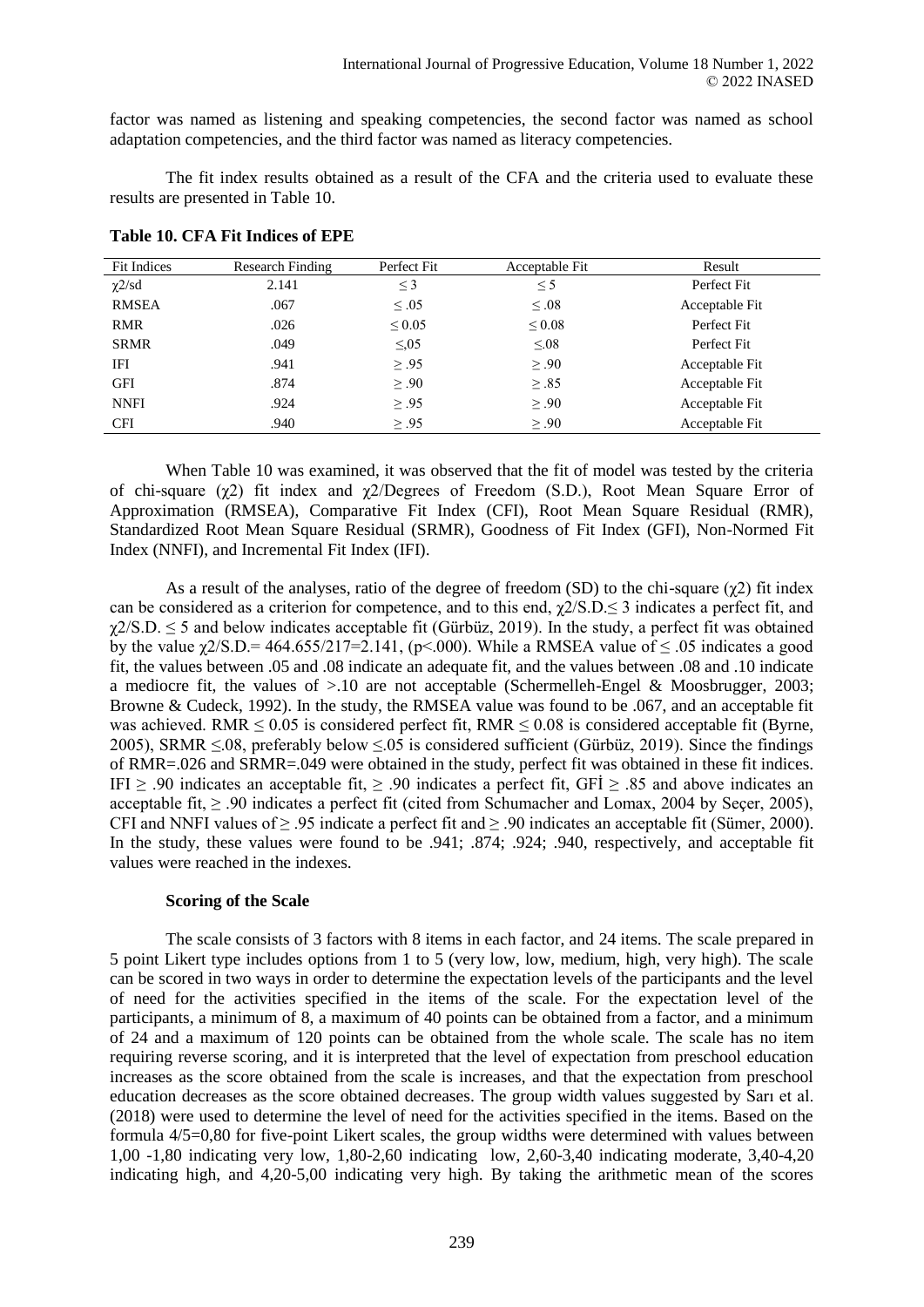obtained by the participants from the items, the level of need for the activities specified in that item was interpreted by comparing them with the above-mentioned values. The need for the activities in the factors can be calculated by applying the same evaluation method within the context of the factor. The exemplification related to scoring was made with the CFA data group and presented in the last part of the findings.

The Pearson Correlation coefficient was calculated to determine the correlation between the factors of the scale and the whole scale, and the data obtained are presented in Table 11.

| Tuble 11, 11 D Components Correlation Matrix |         |  |  |  |  |  |  |
|----------------------------------------------|---------|--|--|--|--|--|--|
|                                              | EPE     |  |  |  |  |  |  |
| B1 (Listening-Speaking)                      | $Q11**$ |  |  |  |  |  |  |

B2 (School Adjustment) .879<sup>\*\*</sup> .779<sup>\*\*</sup>

|  |  |  | <b>Table 11. EPE Components Correlation Matrix</b> |  |  |
|--|--|--|----------------------------------------------------|--|--|
|--|--|--|----------------------------------------------------|--|--|

\*\*  $p<.01$ 

In correlation analysis, a correlation value between 0.70-1.00 indicates a high level of correlation, a value between 0.70-0.30 indicates a moderate level of correlation, and a value between 0.30-0.00 indicates a low level of correlation (Büyüköztürk, 2007). When Table 11 was examined, it was observed that the correlation of the factors with the whole scale was significant at the level of  $r=0.911$ ,  $r=.879$ ,  $r=.869$ , respectively, and that the correlation between the factors was significant at the level of r=.596, r=.667 and r=.779 and p<.000, respectively. Since the factors were highly correlated with the whole scale, the scale can be scored both at the factor level and as a whole.

# *Findings on Classroom Teachers' Expectations from Pre-School Education*

B3 (Reading-Writing) .869<sup>\*\*</sup> .596<sup>\*\*</sup> .596<sup>\*\*</sup> .596<sup>\*\*</sup>

In the final stage of the study, the scores of the CFA group from the EPE scale were evaluated. While the mean score of the listening speaking competencies factor of the study group was calculated as 37.59, the mean scores of the school adjustment competencies factor and the literacy competency factor were calculated as 37.30 and 34.68, respectively, and the mean total score was calculated as 109.58. Considering that minimum 24 and maximum 120 points can be obtained from the scale, it can be stated that the expectations of the study group from pre-school education were high. The expectation levels within the context of the items and factors in the scale are presented in Table 12.

| Factor                            | $\mathsf{S}^{\mathsf{O}}$<br>tem | Scale items                                                                                   | Z   | Minimum                       | Maximum | Item Mean<br>Score | Score<br>Factor<br>Mean |
|-----------------------------------|----------------------------------|-----------------------------------------------------------------------------------------------|-----|-------------------------------|---------|--------------------|-------------------------|
|                                   | i28                              | Ensuring that students make eye contact with the speaker while listening                      | 255 | 3                             | 5       | 4.69               |                         |
|                                   | i37                              | Performing activities that support students to communicate with their<br>peers                | 255 | 3                             | 5       | 4.65               |                         |
| Speaking                          | i38                              | Performing attention-developing activities while listening                                    | 255 | 3                             | 5       | 4.71               |                         |
|                                   | i42                              | Performing activities to teach the rules of speaking with games                               | 255 | 3                             | 5       | 4.69               |                         |
|                                   | i43                              | Developing students' listening skills with games                                              | 255 | 3                             | 5       | 4.74               | 4.7                     |
| Listening                         | i44                              | Performing activities that support students to form sentences in the<br>communication process | 255 | 3                             | 5       | 4.71               |                         |
| <b>Competencies</b>               | i45                              | Performing activities that will allow students to listen in accordance with<br>the rules      | 255 | 3                             | 5       | 4.74               |                         |
| $\mathbf{I}^{\mathrm{st}}$ Factor | i50                              | Performing activities that support students to use language for<br>communication purposes     | 255 | $\mathfrak{D}_{\mathfrak{p}}$ | 5       | 4.67               |                         |

**Table 12. Classroom teachers' expectations from pre-school education**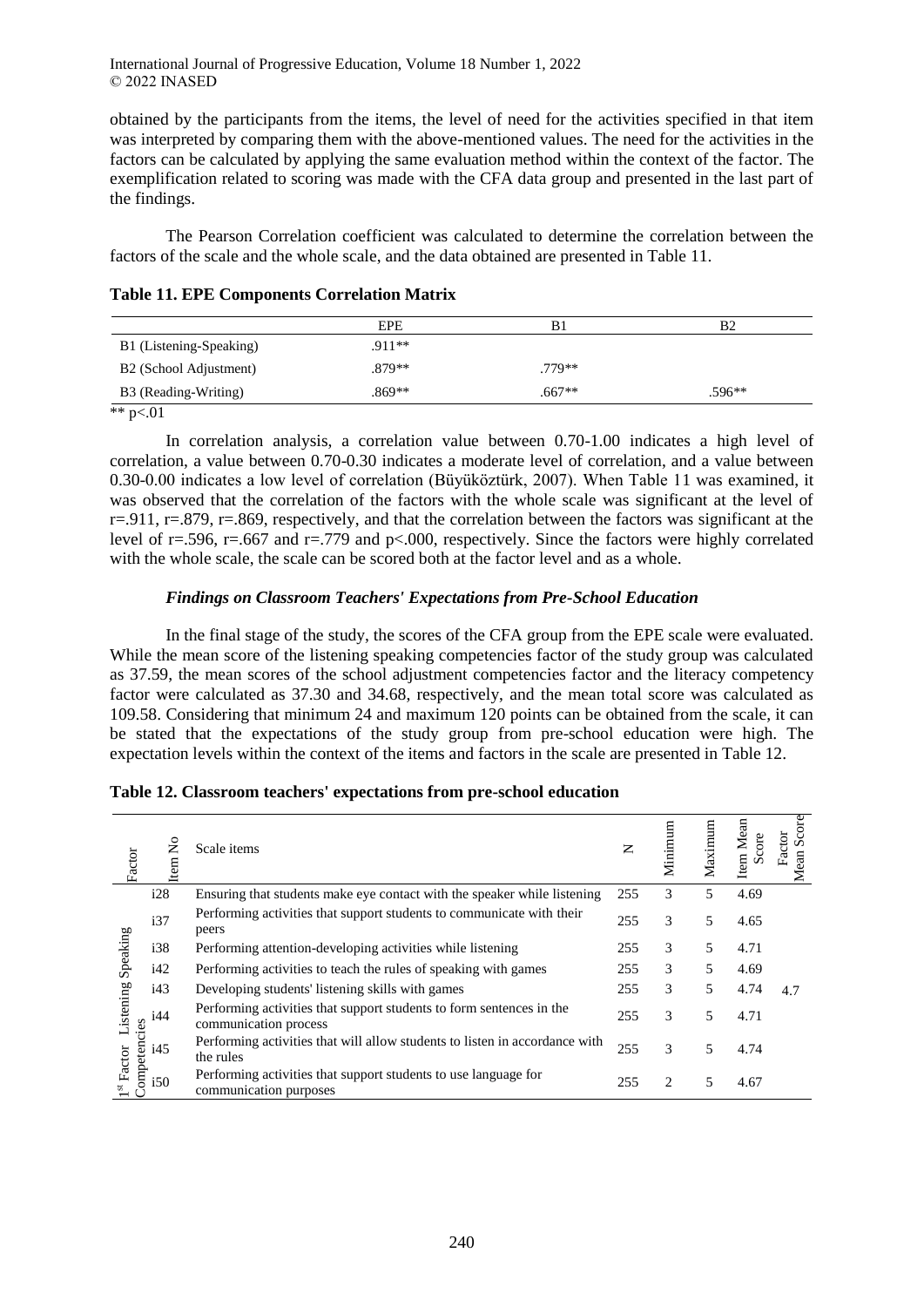|                                                                                                                     | i2                                                                                                                       | Performing activities for students to acquire self-care skills (toilet<br>training, tying laces, unbuttoning trousers, feeding, using handkerchiefs,<br>etc.) | 255 | 2              | 5    | 4.68 |      |
|---------------------------------------------------------------------------------------------------------------------|--------------------------------------------------------------------------------------------------------------------------|---------------------------------------------------------------------------------------------------------------------------------------------------------------|-----|----------------|------|------|------|
| i4<br>School adjustment<br>i6                                                                                       |                                                                                                                          | Performing activities that allow students to express themselves                                                                                               | 255 | 3              | 5    | 4.65 |      |
|                                                                                                                     |                                                                                                                          | Performing studies to find the similarities and differences between the<br>images                                                                             | 255 | 2              | 5    | 4.58 | 4.66 |
|                                                                                                                     | i7                                                                                                                       | Performing studies for students to act independently from their parents                                                                                       | 255 | 3              | 5    | 4.65 |      |
|                                                                                                                     | i8                                                                                                                       | Performing activities that enable students to develop positive attitudes<br>towards school                                                                    | 255 | 3              | 5    | 4.73 |      |
|                                                                                                                     |                                                                                                                          | Performing activities for teaching school and classroom rules                                                                                                 | 255 | 3              | 5    | 4.71 |      |
| $\frac{1}{2}$<br>$\frac{1}{2}$<br>$\frac{1}{2}$<br>$\frac{1}{2}$<br>$\frac{1}{2}$<br>$\frac{1}{2}$<br>$\frac{1}{2}$ | i10                                                                                                                      | Conducting regular parent education on the aims of pre-school and<br>primary school education and child raising                                               | 255 | 3              | 5    | 4.64 |      |
| 2 <sup>nd</sup> Factor                                                                                              | i17                                                                                                                      | Performing activities for teaching basic concepts (right, left, beginning,<br>end, etc.)                                                                      | 255 | 3              | 5    | 4.68 |      |
|                                                                                                                     | i15                                                                                                                      | Performing line works in accordance with the instructions on the squared<br>paper                                                                             | 255 | 2              | 5    | 4.46 |      |
| i22                                                                                                                 | Performing activities in which students' interpretations on the visuals are<br>written by adults and read to the student | 255                                                                                                                                                           | 1   | 5              | 4.27 |      |      |
|                                                                                                                     | i25                                                                                                                      | Performing studies to feel, recognize and distinguish the sounds                                                                                              | 255 | 1              | 5    | 3.96 |      |
| Literacy competencies                                                                                               | i34                                                                                                                      | Teacher performing interactive reading exercises with students                                                                                                | 255 | 2              | 5    | 4.51 | 4.33 |
|                                                                                                                     | i35                                                                                                                      | Performing studies on writing awareness                                                                                                                       | 255 | 1              | 5    | 4.02 |      |
|                                                                                                                     | i41                                                                                                                      | Performing activities to improve reading awareness                                                                                                            | 255 | 2              | 5    | 4.58 |      |
|                                                                                                                     | i47                                                                                                                      | Students' introduction with literacy materials                                                                                                                | 255 | 1              | 5    | 4.45 |      |
| 3 <sup>rd</sup> Factor                                                                                              | i51                                                                                                                      | Performing vertical, oblique, circular and horizontal line works that<br>prepare for writing letters                                                          | 255 | $\overline{c}$ | 5    | 4.44 |      |

When Table 12 was examined, participants indicated that it was mostly needed to perform activities to develop listening skills with games  $(\bar{X} = 4.71)$  and to enable students to listen in accordance with the rules  $({\bar X} = 4.71)$  in the listening speaking competencies factor, that it was mostly needed to perform activities that enable students to develop positive attitudes towards school ( $\bar{X}$ =4.73) in the school adjustment competencies factor, that it was mostly needed to perform activities to improve reading awareness  $(\bar{X}=4.58)$  in the literacy competencies factor, and that it was mostly needed to perform activities related to the listening-speaking competence factor  $({\bar X}$ = 4.7) within the context of the factor. Since the value of 4.7 was between 4.20-5.00, it can be said that the expectations of this group from pre-school education in the listening-speaking competence factor were very high.

# **CONCLUSION AND DISCUSSION**

The data of the study were discussed in accordance with the mixed method design and the steps of the exploratory sequential design. First, the qualitative and quantitative data on classroom teachers' expectations from pre-school education within the context of literacy were discussed, and then the validity and reliability results of the EPE were discussed.

When the qualitative data collected from the participating teachers were examined, it was observed that the expectations of teachers from pre-school education were collected under the themes of listening, speaking, reading, writing and school adjustment. In the study conducted by Yapıcı and Ulu (2010) to determine the expectations of classroom teachers from pre-school teachers, the themes of adaptation to school, the studies on preparation for literacy were reached, and apart from these themes, the needs determined as prerequisites for teaching literacy were listed, and the competencies related to listening and speaking were included. In a study conducted by Kırat and Güven (2021) to determine the views of children about the transition from pre-school education to primary school, classroom teachers used the expression "expectation" by 62.7% while expressing their views. Based on this information, it can be said that centering expectation in the present study, and the themes reached were consistent with the literature.

Classroom teachers in the study group indicated that children needed to learn listening rules  $(n=12)$  and to be encouraged to speak  $(n=12)$  while listing their expectations from pre-school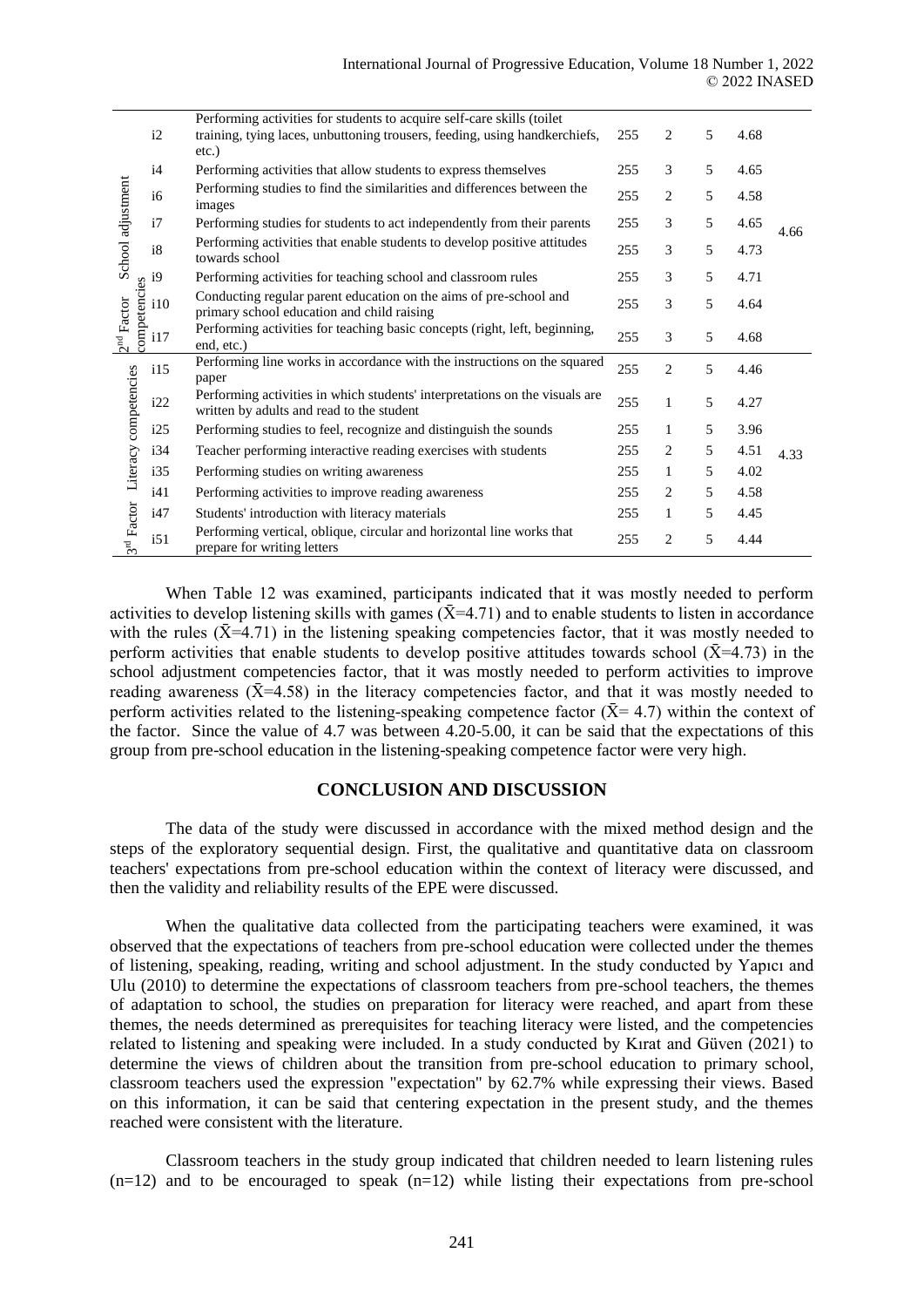education. In the quantitative findings of the study, it was stated that activities ( $\bar{X}$ =4.65) that support students' communication with their peers should be performed. Children acquire the listening and speaking skills in the family environment, however, these skills are developed through learning at school (Michaels, 1986). These skills that children acquire before they come to school are the variables that affect their literacy learning (Connor et al., 2005). Vandergrift (2004) states that listening is the most implicit and most difficult developing skill among language skills. McNaughton et al. (2008) drew attention to the relationship between listening and speaking skills by stating that listening is an important factor in the communication process between individuals. The fact that the participating teachers mentioned listening rules together with the students' need for encouragement to speak may be due to the relationship between these skills. In this context, designing activities to develop children's listening skills during the pre-school education period may encourage them to communicate by speaking depending on the listening-speaking interaction.

When the findings of the study on reading and writing were examined, classroom teachers indicated that they needed activities that would develop students' ability to sense, recognize and distinguish sounds  $(n=9)$ , hold the pencil correctly and develop finger muscles  $(n=20)$ . Phonological level is an important factor in the acquisition of reading skills (Plaza & Cohen, 2003). However, children may not have reached the expected competency in terms of phonology in the pre-school period (Bryant et al., 1990). Since learning to read is associated with phonology, children with phonological deficiencies may be in the risk group in learning to read and write (Carroll & Snowling, 2004). Children in this situation can be provided with a qualified pre-school education to acquire the phonological skills (O'connor et al., 1996; Pullen & Justice, 2003). Writing education is another skill that should be considered in the pre-school period and should not be left in the background (Jones & Reutzel, 2014). Reading books to children in the pre-school period may support their language development by intensely exposing them to written language (Bus et al., 1995). Moreover, the activities to develop students' hand muscles will support their legibility (Reis, 1989). Ertürk-Kara (2019) draws attention to the effect of the family in providing the fine muscle development necessary for the habit of holding the pencil correctly, which is the basis of children's writing skills. With the measures to be taken to meet the need for parent education ( $\bar{X}$ =4.64) in the quantitative findings of the present study, the needs for correct pencil holding and muscle development of children stated by classroom teachers in qualitative findings can be met.

With regard to the school adjustment competencies of children in the qualitative findings of the study, classroom teachers indicated that they students needed to learn school and classroom rules  $(n=12)$ , parents needed to be educated  $(n=10)$ , and children's self-care skills needed to be developed  $(n=9)$ . In the quantitative findings of the study, it was stated that the same competencies were needed at a very high level ( $\bar{X}$ =4.71,  $\bar{X}$ =4.68,  $\bar{X}$ =4.64). In the phenomenological study conducted by Sarıcelik and Saban (2021) to determine the perceptions of difficult children by classroom teachers, one of the themes created was the theme of unruly boy. In the study conducted by Yaraş and Turan (2021), students' failure to obey the class rules was determined as an undesirable situation that classroom teachers encountered in classroom management, and the teachers in the study group suggested cooperation with the family to solve this problem. The fact that children come ready to primary school is one of the determinants of their success (Fridani 2020). Korucu and Schmitt (2020) indicated that the home environment and parental attitudes improved children's school readiness skills. Stewart (2016) emphasized that parents should consciously perform their roles so that their children would be ready for preschool education. The fact that children learn to live according to the rules and receive self-care education in the home environment will support them to be in the school environment independently of their parents when they start primary school. Children whose self-care needs, such as meeting toilet need, feeding, and maintaining personal cleanliness at school, are met by their parents may have problems in separating from their parents at school. The fact that children acquire self-care skills during pre-school education period may also be a solution to the problems of students acting independently from their parents indicated by classroom teachers in the quantitative findings of the study ( $\bar{X}$ =4.71). In the study conducted by Erbasan and Erbasan (2020), participating classroom teachers indicated that they cared about being in communication with parents in the literacy teaching process and that parents' awareness would reduce the problems experienced by classroom teachers.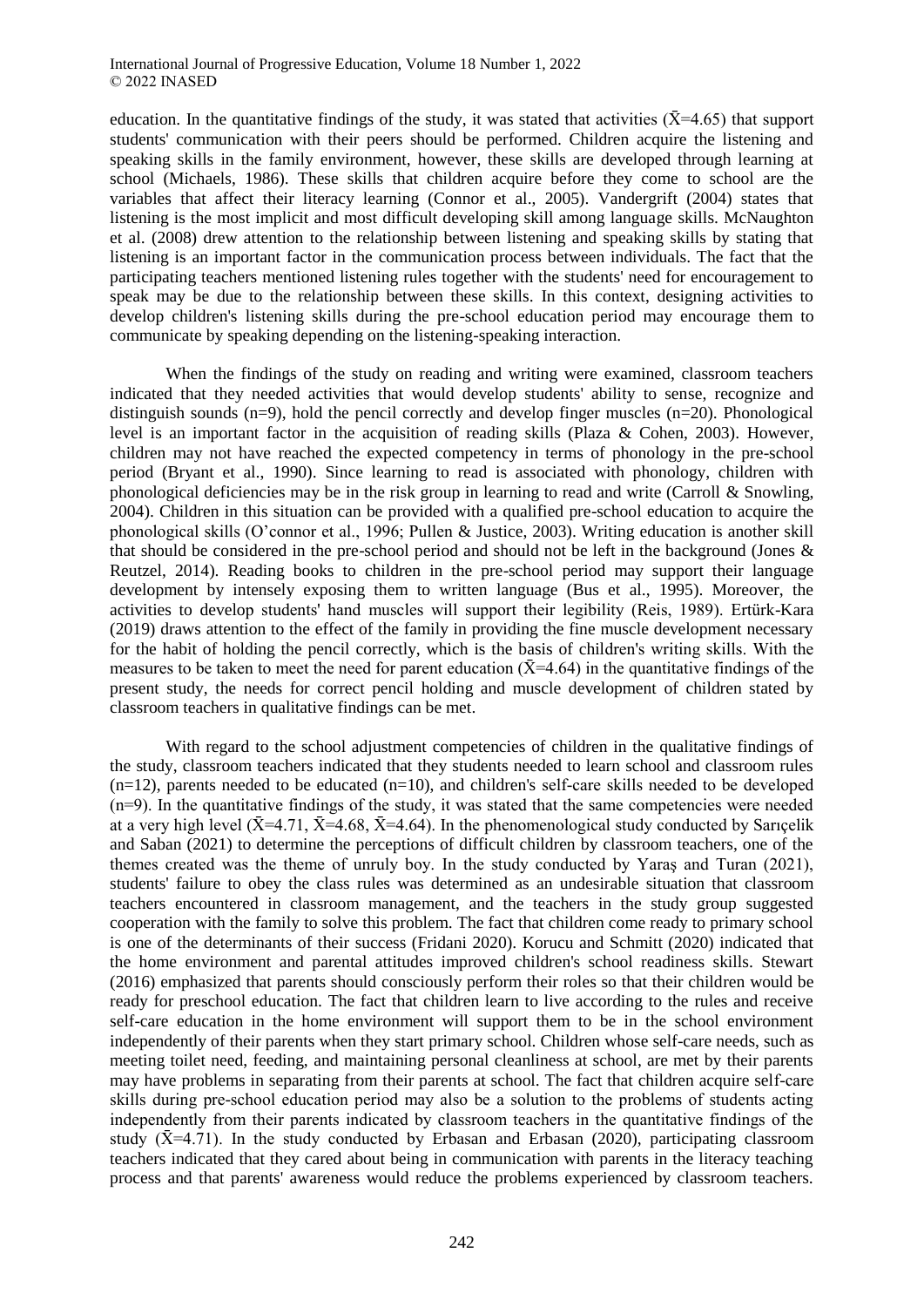According to these evaluations, it can be said that educating parents in the fields of child development, early literacy and conscious parenting may decrease the possible problems in literacy teaching in primary school.

The measurement tool consisting of three factors and 24 items was developed based on the qualitative data obtained from the classroom teachers who participated in the study. In the analysis performed with the data collected from the classroom teachers (n=375) for the purpose of EFA, it was determined that the factor loadings of the items varied between .510 and .821, and that all factors explained 64.111% of the variance. Cronbach's Alpha values of the factors and the whole scale were calculated as .953; .903; .857; .948, respectively. All of the fit indices obtained as a result of CFA performed with the data collected from a different research group (n=255) were determined to be at an acceptable or perfect fit level, and the factor structure formed as a result of EFA was confirmed by CFA. The structures such as listening, monitoring, comprehension, phonological awareness, writing awareness, and basic writing skills similar to the factors obtained in the presented were obtained in the measurement tool developed by Delican and Ateş (2021) to determine the early literacy development of children. It was determined that the fit indices obtained as a result of the CFA applied for this measurement tool were at an acceptable level, similar to the CFA results of EPE. Cognitive, affective, psychomotor, and self-care factors were reached in the scale developed by Canbulat and Kırıktaş (2016) to determine the readiness level of children for primary school. When the items in the scale were examined, it was observed that there were similar items in the scale developed in the present study on pencil holding, self-expression, visual reading, and activities requiring hand and eye coordination, muscle development, and self-care skills, and the factor loadings of the scale items were found to be between .589 and .820 and were close to the factor loading values of the items in the present study.

#### **Recommendations**

Based on the findings of the study, the following recommendations were made to educators, researchers and policy makers.

(ı) The validity and reliability of the scale can be tested by applying the measurement tool to classroom teachers working in different regions. (ıı) By applying the scale to classroom teachers working in primary schools with kindergarten, the teaching activities in the kindergarten can be performed in a way that focuses on the needs stated by the classroom teachers. (ııı) The expectations of classroom teachers from pre-school education can be examined by analyzing the mean scale scores according to the demographic characteristics of the sample group. (ıv) Classroom teachers and preschool teachers can be brought together during their professional working periods so that they can evaluate the expectations of classroom teachers from pre-school education together.

#### **Declaration of commitment to the ethical rules**

Approval was received for this study from the participants and Turkey/Bursa Uludağ University Research and Publication Ethics Committee. Scientific research ethics were followed during the study.

#### **Declaration of conflict of interest**

The authors have no conflict of interest with any institution or person regarding this paper.

# **REFERENCES**

Akçay, A. (2016). Okulöncesi eğitimi almanın öğrencilerin dil becerilerinin gelişimine etkisi. *Electronic Turkish Studies*, *11*(3).15-28. http://dx.doi.org/10.7827/TurkishStudies.9333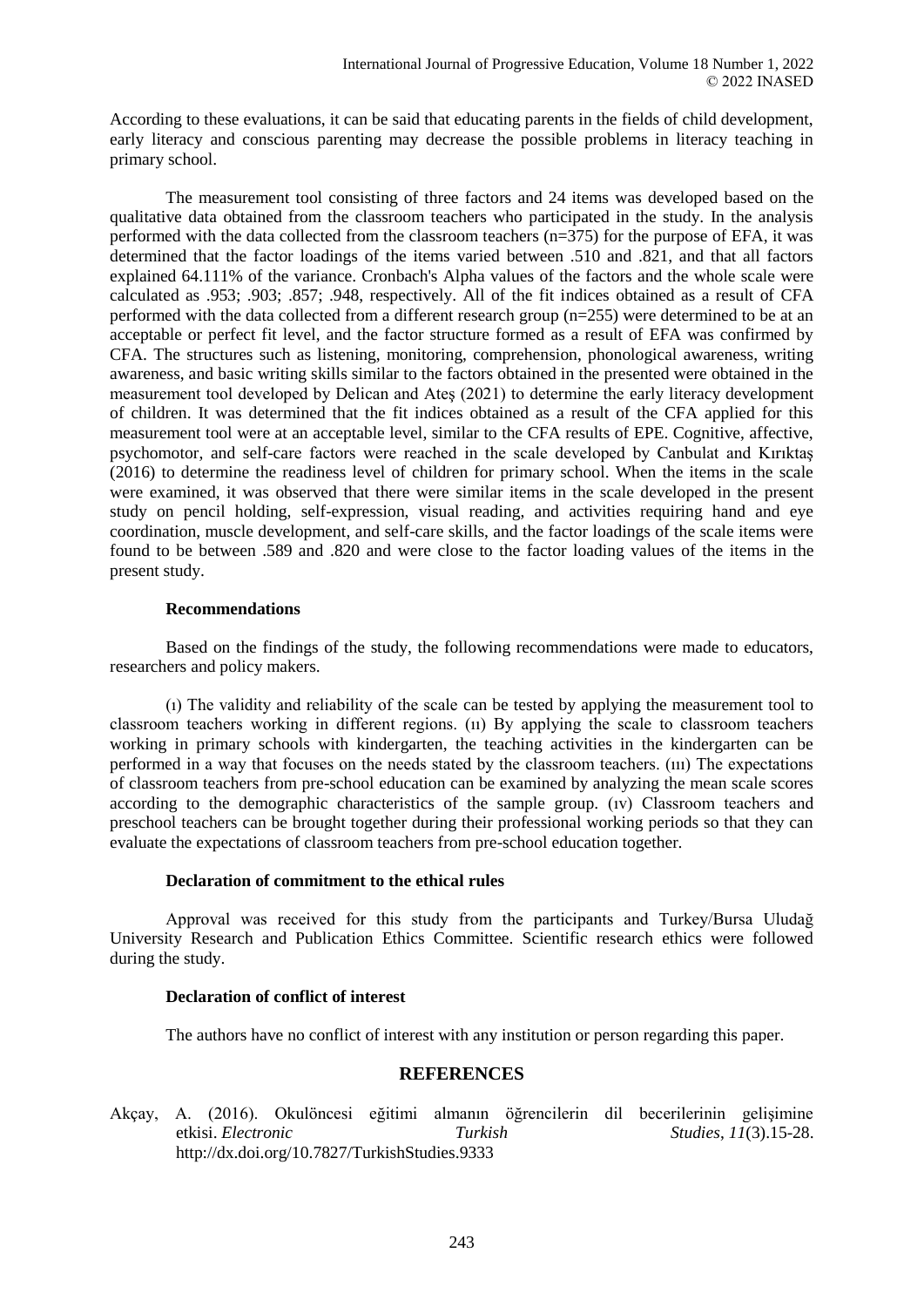- Ayre, C., & Scally, A. J. (2014). Critical values for Lawshe's content validity ratio: revisiting the original methods of calculation. *Measurement and Evaluation in Counseling and Development, 47*(1), 79–86. https://doi.org/10.1177/0748175613513808
- Barnett, W. S. (1992). Benefits of compensatory preschool education. *Journal of Human Resources, 27*(2), 279-312. https://doi.org/10.2307/145736
- Benavot, A. (2015). Literacy in the 21st century: Towards a dynamic nexus of social relations. *International Review of Education*, *61*(3), 273-294. https://doi.org/10.1007/s11159-015-9463-3
- Bozgün, K., & Uluçınar-Sağır, Ş. (2018). Okuma yazmayı öğrenme sürecinde okul öncesi eğitimin etkisi. 2. In *International Symposium on Innovative Approaches in Scientific Studies,* (pp. 1110-1115).
- Browne, M. W., & Cudeck, R. (1992). Alternative ways of assessing model fit. *Sociological methods & research*, *21*(2), 230-258. https://doi.org/10.1177/0049124192021002005
- Bryant, P. E., MacLean, M., Bradley, L. L., & Crossland, J. (1990). Rhyme and alliteration, phoneme detection, and learning to read. *Developmental psychology*, *26*(3), 429-438. https://doi.org/10.1037/0012-1649.26.3.429
- Bus, A. G., Van-Ijzendoorn, M. H., & Pellegrini, A. D. (1995). Joint book reading makes for success in learning to read: A meta-analysis on intergenerational transmission of literacy. *Review of Educational Research*, *65*(1), 1-21. https://doi.org/10.3102/00346543065001001
- Büyüköztürk, Ş. (2007). *Sosyal bilimler için veri analizi el kitabı.* Pegema Yayıncılık.
- Byrne, B. M. (2005). Factor analytic models: Viewing the structure of an assessment instrument from three perspectives. *Journal of personality assessment*, *85*(1), 17-32. https://doi.org/10.1207/s15327752jpa8501\_02
- Canbulat, T., & Kırıktaş, H. (2016). İlkokula hazır bulunuşluk ölçeği'nin geliştirilmesi: Geçerlik ve güvenilirlik çalışması. *Academia Eğitim Araştırmaları Dergisi*, *1*(1), 26-35.
- Carroll, J. M., & Snowling, M. J. (2004). Language and phonological skills in children at high risk of reading difficulties. *Journal of Child Psychology and Psychiatry*, *45*(3), 631-640. https://doi.org/10.1111/j.1469-7610.2004.00252.x
- Chan, W. L. (2010). The transition from kindergarten to primary school, as experienced by teachers, parents and children in Hong Kong. *Early Child Development and Care, 180*(7), 973-993. https://doi.org/10.1080/03004430802586130
- Chan, W. L. (2012). Expectations for the transition from kindergarten to primary school amongst teachers, parents and children. *Early Child Development and Care, 182*(5), 639-664. https://doi.org/10.1080/03004430.2011.569543
- Connor, C. M., Son, S. H., Hindman, A. H., & Morrison, F. J. (2005). Teacher qualifications, classroom practices, family characteristics, and preschool experience: Complex effects on first graders' vocabulary and early reading outcomes. *Journal of School Psychology*, *43*(4), 343-375. https://doi.org/10.1016/j.jsp.2005.06.001
- Creswell, J.W. (2015). *A concise introduction to mixed methods research*. California: Sage Publications.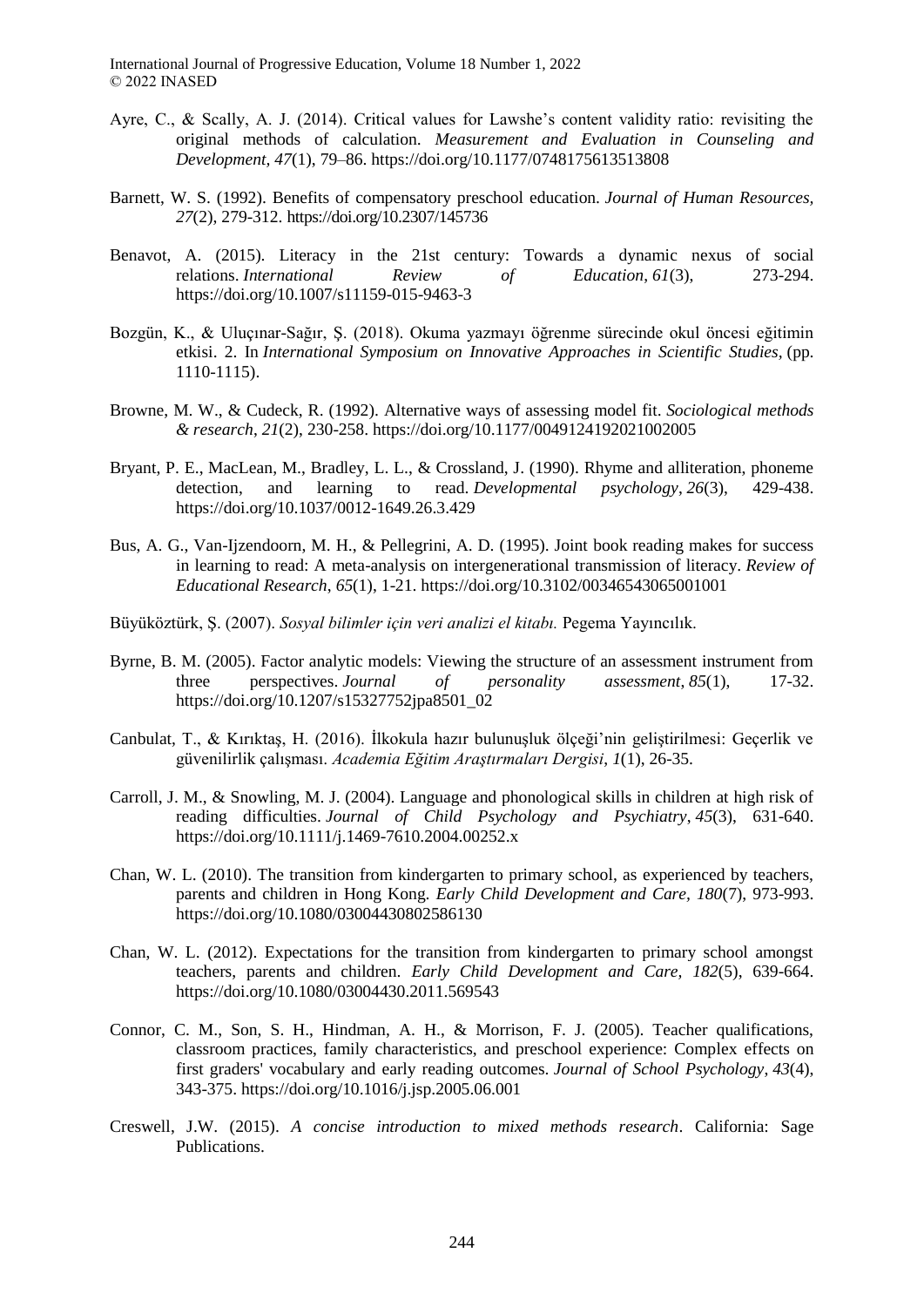- Delican, B., & Ateş, S. (2021). Erken okuryazarlık gelişimini belirleme aracının geliştirilmesi. *Cumhuriyet International Journal of Education*, *10*(1), 159-180. http://dx.doi.org/10.30703/cije.704440
- Deveci, İ., & Kavak, S. (2020). Ortaokul öğrencilerinin yenilikçilik algıları ve yenilikçi düşünme eğilimleri: Bir keşfedici ardışık desen. *Eğitimde Nitel Araştırmalar Dergisi-Journal of Qualitative Research in Education, 8(1),* 346-378. https://doi.org/10.14689/issn.2148- 2624.1.8c.1s.15m
- Einarsdottir, J. (2006). From pre‐school to primary school: When different contexts meet. *Scandinavian Journal of Educational Research*, *50*(2), 165-184. https://doi.org/10.1080/00313830600575965
- Erbasan, Ö., & Erbasan, Ü. (2020). Sınıf öğretmenlerinin ilk okuma yazma öğretimi sürecinde karşılaştığı sorunlar. *Ana Dili Eğitimi Dergisi*, *8*(1), 113-125.
- Erdoğan, T., Özen-Altınkaynak, Ş., & Erdoğan, Ö. (2013). Okul öncesi öğretmenlerinin okumayazmaya hazırlığa yönelik yaptıkları çalışmaların incelenmesi. *İlkogretim Online*, *12*(4), 1188-1199.
- Ertürk-Kara, H. G. (2019). Okul öncesi dönemde çocuğa evde sunulan desteğin okuma yazmaya hazırlık ve Matematik becerileri bağlamında incelenmesi. *Bayburt Eğitim Fakültesi Dergisi*, *14*(27), 87-105. https://doi.org/10.35675/befdergi.422261
- Evans, M. A., Shaw, D., & Bell, M. (2000). Home literacy activities and their influence on early literacy skills. *Canadian Journal of Experimental Psychology/Revue Canadienne dePpsychologie Expérimentale*, *54*(2), 65. https://doi.org/10.1037/h0087330
- Fridani, L. (2020). Mothers' perspectives and engagements in supporting children's readiness and transition to primary school in Indonesia. *Education 3*(13), 1-12. https://doi.org/10.1080/03004279.2020.1795901
- Güneyli, A., & Baykent-Özyel, N. (2016). Yazmaya hazırlık temelinde yazı-çizgi çalışmalarına ilişkin öğretmen görüşleri: Kıbrıs örneği. *Turkish Studies, 11*(3), 1203-1228. http://dx.doi.org/10.7827/TurkishStudies.9249
- Gürbüz, S. (2019). *Amos ile yapısal eşitlik modellemesi.* Seçkin Yayıncılık.
- Hanemann, U. (2015). Lifelong literacy: Some trends and issues in conceptualising and operationalising literacy from a lifelong learning perspective. *International Review of Education*, *61*(3), 295-326. https://doi.org/10.1007/s11159-015-9490-0
- Hanemann, U., & McKay, V. (2015). Lifelong literacy: Towards a new agenda. International Review of Education, 61(3), 265–272. https://doi.org/10.1007/s11159-015-9497-6
- Jackson, B., Larzelere, R., Clair, L. S., Corr, M., Fichter, C., & Egertson, H. (2006). The impact of HeadsUp! Reading on early childhood educators' literacy practices and preschool children's literacy skills. *Early Childhood Research Quarterly*, *21*(2), 213-226. https://doi.org/10.1016/j.ecresq.2006.04.005
- Jones, C. D., & Reutzel, D. R. (2015) Write to read: Investigating the reading-Writing relationship of code-level early literacy skills, *Reading & Writing Quarterly*, *31*(4), 297-315. https://doi.org/10.1080/10573569.2013.850461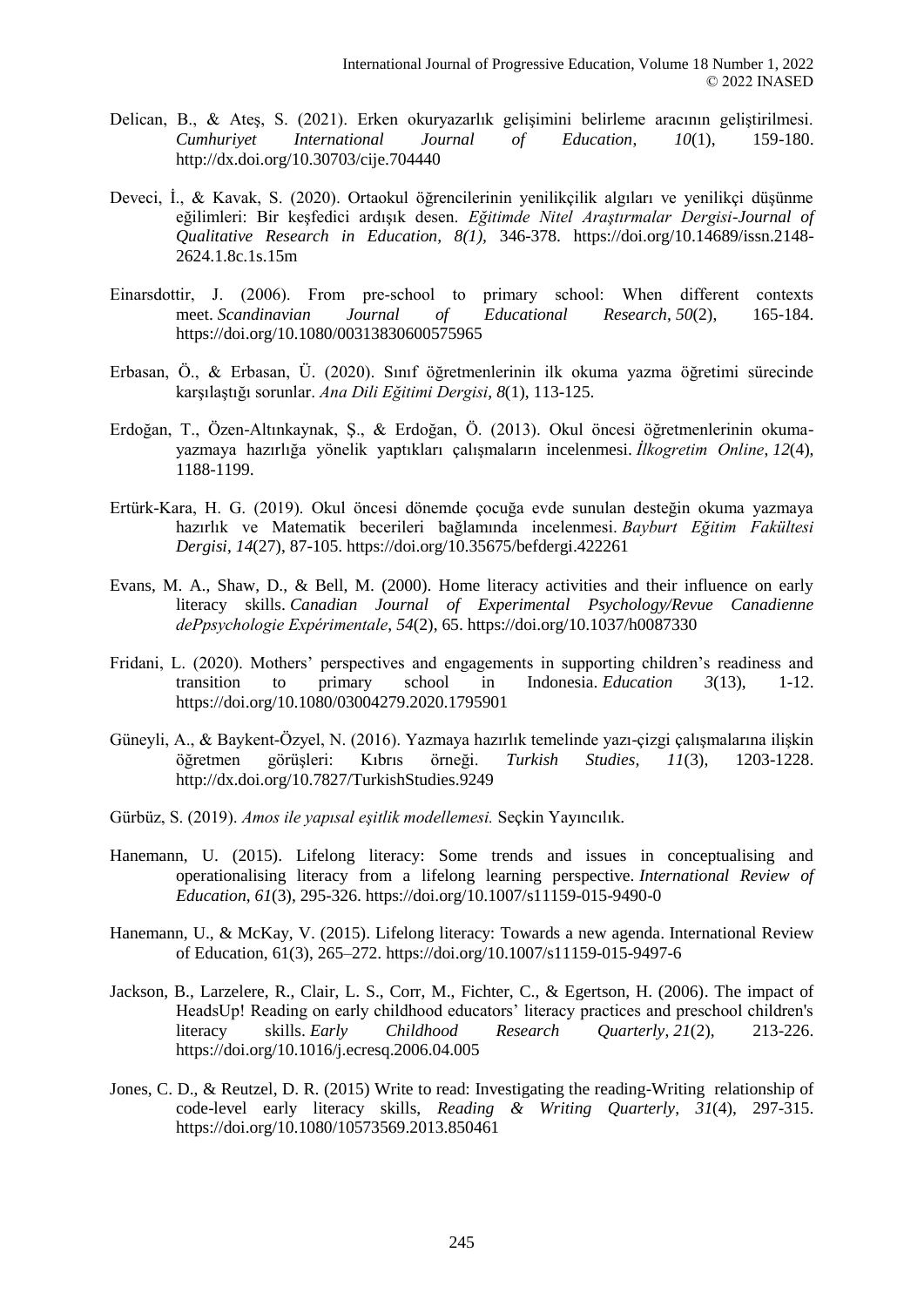- Justice, L. M., Invernizzi, M. A., & Meier, J. D. (2002). Designing and implementing an early literacy screening protocol: Suggestions for the speech-language pathologist. *Language, Speech, and Hearing Services in Schools, 33*(2), 84–101. https://doi.org/10.1044/0161-1461(2002/007)
- Kırat, E., & Güven, B. (2021). Okul öncesi eğitimden ilkokula geçiş ve kurumlar arası işbirliği konusunda sınıf öğretmenlerinin görüşlerinin incelenmesi (Çanakkale ili örneği). *Route Educational & Social Science Journal, 8*(2), 167-182.
- Koçyiğit, S. (2009). *İlköğretim birinci sınıf öğretmenlerinin ve ebeveynlerin görüşleri ışığında okula hazır bulunuşluk olgusu ve okul öncesi eğitime ilişkin sonuçları* [Unpublished doctoral dissertation]. Selcuk University.
- Korucu, I., & Schmitt, S. A. (2020). Continuity and change in the home environment: Associations with school readiness. *Early Childhood Research Quarterly*, *53*(4), 97-107. https://doi.org/10.1016/j.ecresq.2020.03.002
- Lawshe, C. H. (1975). A quantitative approach to content validity. *Personnel psychology, 28*(4), 563- 575.
- Lim-Ratnam, C. (2013). Tensions in defining quality pre-school education: The Singapore Context. *Educational Review*, *65*(4), 416-431. https://doi.org/10.1080/00131911.2012.707641
- McNaughton, D., Hamlin, D., McCarthy, J., Head-Reeves, D., & Schreiner, M. (2008). Learning to listen: Teaching an active listening strategy to preservice education professionals. *Topics in Early Childhood Special Education*, *27*(4), 223-231. https://doi.org/10.1177/0271121407311241
- MoNE (2013). *Okul Öncesi Eğitim Programı*. https://tegm.meb.gov.tr.
- MoNE (2019). *İlköğretim Türkçe dersi öğretim programı ve kılavuzu (1-5. Sınıflar)*. http://mufredat.meb.gov.tr.
- Michaels, S. (1986). *Narrative Presentations: An Oral Preparation for Literacy with First Graders.* In The Social Construction of Literacy*,* edited by J. Cook-Gumperz, 94-116. Cambridge: Cambridge University Press.
- Miles, M. B., & Huberman, A. M. (2015). *Nitel veri analizi.* (Sadegül Akbaba Altun & Ali Ersoy, Çev. Ed.). Pegema Yayınları.
- Missall, K., Reschly, A., Betts, J., McConnell, S., Heistad, D., Pickart, M., ... & Marston, D. (2007). Examination of the predictive validity of preschool early literacy skills. *School Psychology Review*, *36*(3), 433-452. https://doi.org/10.1080/02796015.2007.12087932
- Niikko, A., & Havu‐Nuutinen, S. (2009). In search of quality in Finnish pre‐school education. *Scandinavian Journal of Educational Research*, *53*(5), 431-445. https://doi.org/10.1080/00313830903180711
- O'connor, R. E., Notari-Syverson, A., & Vadasy, P. F. (1996). Ladders to literacy: The effects of teacher-led phonological activities for kindergarten children with and without disabilities. *Exceptional children, 63*(1), 117-130. https://doi.org/10.1080/00313830903180711
- Pekdoğan, S. (2017). Sınıf öğretmenlerinin ilkokula hazırlık sürecinde okul öncesi eğitimden beklentileri. *Yaşadıkça Eğitim Dergisi, 31*(2), 11-22.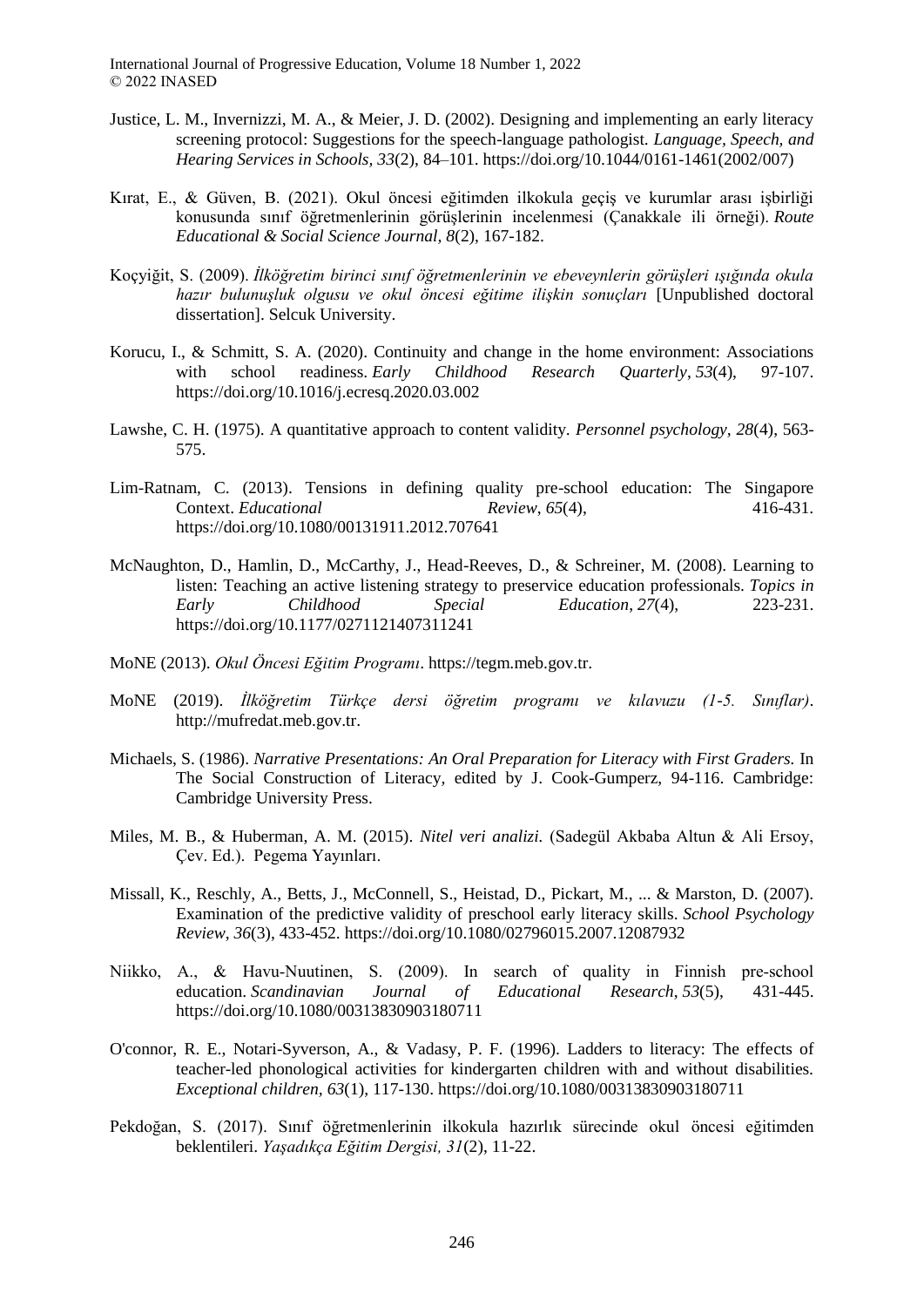- Plaza, M., & Cohen, H. (2003). The interaction between phonological processing, syntactic awareness, and naming speed in the reading and spelling performance of first-grade children. *Brain and Cognition*, *53*(2), 287-292. https://doi.org/10.1016/S0278-2626(03)00128-3
- Pullen, P. C., & Justice, L. M. (2003). Enhancing phonological awareness, print awareness and oral language skills in preschool children. *Intervention in School and Clinic, 39*(2), 87-98. https://doi.org/10.1177/10534512030390020401
- Raseroka, K. (2003). Libraries for lifelong literacy: IFLA presidential theme 2003-2005. *IFLA Journal*, *29*(2), 109-112.
- Reis, E. M. (1989). Activities for improving the handwriting of learning-disabled students. *The Clearing House*, *62*(5), 217-219. https://doi.org/10.1080/00098655.1989.10114054
- Official Gazette (2019). *2020 Yılı Cumhurbaşkanlığı Yıllık Programı.* Kabul Tarihi: 04/11/2019.
- Sandstrom, H. (2012). The characteristics and quality of pre-school education in Spain. *International Journal of Early Years Education*, *20*(2), 130-158. https://doi.org/10.1080/09669760.2012.715012
- Sarı, M., Canoğulları, E., & Yıldız, E. (2018). Öğretmenlerin okul yaşam kalitesi algıları ile mesleki motivasyon düzeylerinin incelenmesi. *Mehmet Akif Ersoy Üniversitesi Eğitim Fakültesi Dergisi*, (47), 387-409. https://doi.org/10.21764/maeuefd.364454
- Sarıçelik, S., & Saban, A. (2021). Sınıf öğretmenlerinin zor çocuk algıları: Fenomenolojik bir çalışma. *Journal of Qualitative Research in Education, 25*(1), 1-28. https://doi.org/10.14689/enad.25.1
- Schermelleh-Engel, K., & Moosbrugger, H., (2003). Evaluating the fit of structural equation models: tests of significance and descriptive goodness-of-fit measures. *Methods of Psychological Research Online, 8*(2), 23-74.
- Seçer, İ. (2013). *SPSS ve LISREL ile pratik veri analizi.* Anı Yayıncılık.
- Sligo, F., Watson, B., Murray, N., Comrie, M., Vaccarino, F., & Tilley, R. (2007). *Lifelong literacy: Issues of strategy.* Department of Communication and Journalism, Massey University, New Zealand. ISBN 978-0-9582646-5-5. Series: Adult Literacy and Employment in Wanganui 0701 ISSN 1176-9807.
- Stewart, D. (2016). *Preparing early learners for kindergarten success* [Unpublished doctoral dissertation]. Walden University.
- Sümer, N. (2000). Yapısal eşitlik modelleri: Temel kavramlar ve örnek uygulamalar. *Türk Psikoloji Yazıları. 3*(6), 49-74.
- Şenol, F. B., & Akyol, T. (2021). Examining early literacy skills of children aged 60-72 months in terms of certain socio-demographic characteristics: Examining early literacy skills of children. *International Journal of Curriculum and Instruction*, *13*(2), 1724-1741.
- Tantekin-Erden, F., & Altun, D. (2014). Sınıf öğretmenlerinin okul öncesi eğitim ve ilköğretime geçiş süreci hakkındaki görüşlerinin incelenmesi. *İlköğretim Online, 13*(2), 481-502.
- Taşkın, N., Katrancı, M., & Uygun, M. (2014). Okul öncesi ve sınıf öğretmenlerinin okul öncesindeki okuma-yazmaya hazırlık sürecine ilişkin görüşleri. *Eğitimde Kuram ve Uygulama*, *10*(4), 1102-1119.